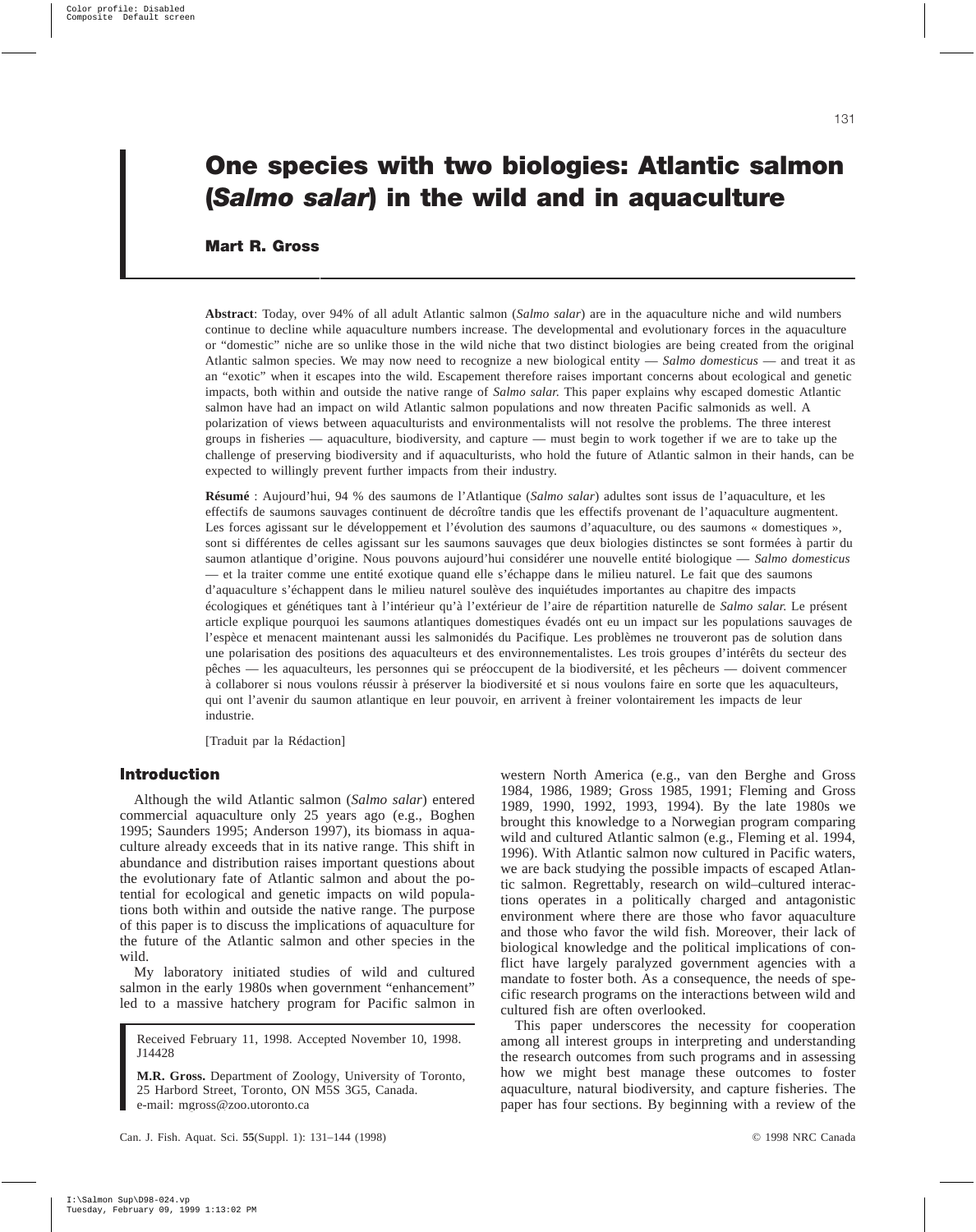abundance and distribution of wild and cultured salmon and the ecological and life history differences of their niches, we realize that cultured fish have become a distinct evolutionary lineage. Therefore, it may now be time to recognize the evolution of "*Salmo domesticus*." The second section raises and reviews the potential impacts of domestic salmon that escape into the habitats of wild Atlantic and wild Pacific salmon. For both cases it is argued that the escaped fish are an "exotic" and therefore the concerns associated with exotic introductions are important (e.g., International Union Conservation of Nature (IUCN) 1997). Section three highlights the importance of "ecorealism" in dealing with the impacts of aquaculture on salmonid biodiversity. Salmonid aquaculture brings both benefits and costs to wild fish populations and it is necessary to maintain a balanced perspective. Finally, section four provides recommendations for future directions which include the collaborative effort of all three sectors in fisheries — aquaculture, biodiversity, and capture fisheries — to solve the challenges of the novel evolutionary and ecological experiment that the recent massive culture of salmon presents.

# The evolution of "Salmo domesticus"

The wild and aquaculture niches differ greatly in their capacity, distribution, ecology, and life history and an appreciation of these differences is necessary to understand the future directions of the Atlantic salmon as a species.

#### **Niche capacity and distribution**

#### *Wild*

The native wild niche includes the rivers and northern Atlantic Ocean bound by North America, Scandinavia, and Europe between 40° and 70°N (MacCrimmon and Gots 1979). Prior to human predation and habitat alteration, this niche may have supported 10–24 million adult individuals (50 000–100 000 mt). In the past 50 years, it is unlikely for populations to have exceeded 5–8 million adults (25 000–35 000 mt) (calculations by R. Behnke in Parrish et al. (1998)).

#### *Aquaculture*

By contrast, the aquaculture niche is worldwide and extends the native distribution into the Pacific Ocean and Southern Hemisphere (Heen et al. 1993). For example, net pens in the Pacific waters of British Columbia, Canada, were producing almost 4 million adult individuals in 1995 alone (17 000 mt; calculated from 1995 statistics of the BC Provincial Ministry of Agriculture, Fisheries and Food). In the Southern Hemisphere (40° and 60°S), 1995 production in Tasmania reached 1.4 million (6000 mt) and in Chile about 12 million individuals  $(54, 000, \text{mt})$ . Worldwide figures for 1995 estimate some 104 million adult Atlantic salmon living in commercial aquaculture (471 820 mt), with roughly 25% outside the native range. By year 2000, with predicted increases of 40–65% above year 1995 (Anderson 1997), there may be 146–172 million adults in aquaculture.

#### *Relative capacity and distribution*

Clearly the aquaculture niche dwarfs the wild niche in both current and historic capacity. In 1995, well over 94% of all Atlantic salmon adults were in aquaculture. Even at maximum carrying capacity, the wild niche will support only 10% of the adults projected for the aquaculture niche by year 2000. The spatial and numeric distributions in aquaculture are also unique. More than two farmed Atlantic salmon live in the Southern Hemisphere for every wild individual in the native Northern Hemisphere; about three farmed salmon are in the Pacific drainage for every one wild individual in the Atlantic drainage. Within the native range, Norway has roughly 100 000 wild spawners (Jonsson and Fleming 1993) or 1.5% of the world's wild Atlantic salmon, but 59 million or 57% of all the world's adult Atlantic salmon (wild and 1995 cultured).

#### **Ecology and life history**

Ecological and life history differences found within the wild and aquaculture niches are summarized in Fig. 1. These differences give rise to the developmental and evolutionary forces, Fig. 2, which pry apart the biology of the species. Some of the resulting differences are summarized in Table 1.

#### **Evolution of** *Salmo domesticus*

Genetically based evolutionary changes move the fish towards "domestication," thereby adapting the Atlantic salmon to the aquaculture niche while simultaneously maladapting it to the wild niche. The complexity and power of selection within the aquaculture niche is seen, for example, in the rapid response across generations of tameness toward human handlers, while evolving increased aggression to each other. After a few generations in the high-density niche of aquaculture, farmed juveniles aggressively out-compete wild juveniles in competition experiments and hybrids show intermediate aggression levels (Einum and Fleming 1996). Fleming et al. (1994, 1996) show other remarkable morphological and behavioral differences between first and fifth generation Norwegian farmed salmon.

Salmon breeders commonly use artificial selection to improve performance traits (Gjerde 1993). The economic benefits of selective breeding include reduced production costs, more rapid turnover time, better quality product, and thus greater market acceptance. The Norwegian program, which has successfully increased growth rate, decreased early maturity, and increased disease resistance, now provides egg stock to many countries of the world. Future production of Atlantic salmon may include more substantial genetic changes, such as the current availability of triploid and transgenic Atlantic salmon (Donaldson 1997).

The inevitable outcome of the natural and artificial selection forces within the aquaculture niche is the increasing divergence within the Atlantic salmon species into distinct biologies reflecting the distinct niches of wild and aquaculture (Fig. 2). Both intentionally and unintentionally, a new life form of Atlantic salmon is emerging from the aquaculture niche. Farmed salmon may eventually become

<sup>1</sup> FAO (1997*a*, 1997*b*) aquaculture statistics are in metric tons (mt) for the 14 countries producing Atlantic salmon in 1995, the most recent statistics available. Throughout this paper, tonnage is converted to the number of individuals by assuming a mean fish body weight of 4.5 kg. This provides a rough estimate that is useful for comparison purposes.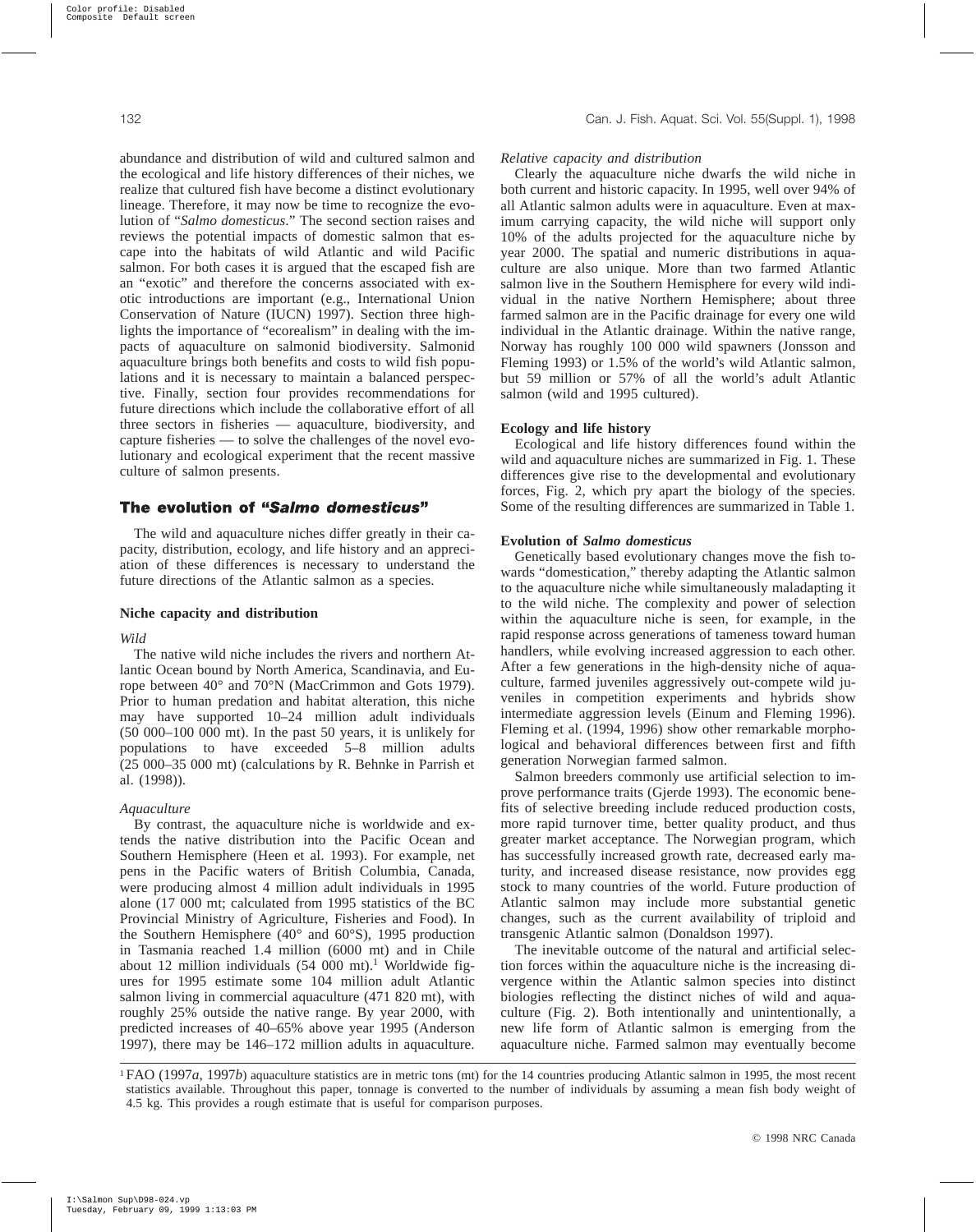**Fig. 1.** The behavioral ecology and life history of Atlantic salmon in its two niches: wild and aquaculture.



obligate parasites, entirely dependent upon humans for survival; already humans shoot their predators, apply medicines to fight their diseases and parasites, provide special foods, and flush the niche with clean water to remove wastes, etc. The process and result are similar to the historic domestication of chickens, cows, pigs, sheep, and other animals and plants that has occurred over the past thousands of years but through technology it has become more rapid. While this paper considers two extremes in Atlantic salmon biology, wild and farmed, there are of course gradations between these two that must also be recognized (Fig. 3). In time the fisheries community may want to give new labels to these new life forms. To begin, we should recognize the existence of farmed Atlantic salmon as *Salmo domesticus*. Such a distinction will help us realize that in spite of the large biomass of *Salmo* in aquaculture, the wild species *Salmo salar* is endangered. Moreover, the domestic Atlantic salmon is an "exotic" when it leaves its aquaculture niche and enters either the native range of wild *Salmo salar* or into new areas of the globe.

# **Biological implications of domestic** salmon in the wild

The creation of a domestic fish species or population as well as its distribution into novel places of the world raises important concerns about potential impacts on native wild fish through a "collision of biologies" (Fig. 4). The potential for a genetic and ecological collision is related to the magnitude of escapement and the degree of direct and indirect interaction in the field. We first consider these concerns from **Fig. 2.** Developmental and evolutionary forces affecting the Atlantic salmon gene pool in the wild and aquaculture eventually result in a wild and a domestic organism, with distinct evolutionary lineages.



a theoretical perspective, evaluate the magnitude of escapement, and address what is known and likely in the Atlantic and Pacific oceans.

### **Theoretical concerns**

The specific impacts of exotic introductions are usually difficult to predict (e.g., Moyle and Light 1996; Shigesada and Kawasaki 1997). At a global level, exotic introductions have shown many significant negative impacts and invading aliens are considered second only to habitat loss as the major threat to native biodiversity and the integrity of natural communities (IUCN 1997). The "tens rule" suggests that about 10% of introduced exotics will establish themselves (Williamson 1996). Among established exotic fish in the United States, about 50% are known to have had harmful effects, usually through ecological impacts (US Congress Office of Technology Assessment 1993). This suggests a roughly 5% probability of negative impact from escaped and invading domestic Atlantic salmon (0.10 establishment  $\times$ 0.50 harm). While a 5% probability may appear low, we should not underestimate the powerful harm that can occur. Some of the greatest ecological disasters in North America have resulted from invading exotic fish including salmonids (e.g., Mills et al. 1993, 1994). Of the 86 endangered fish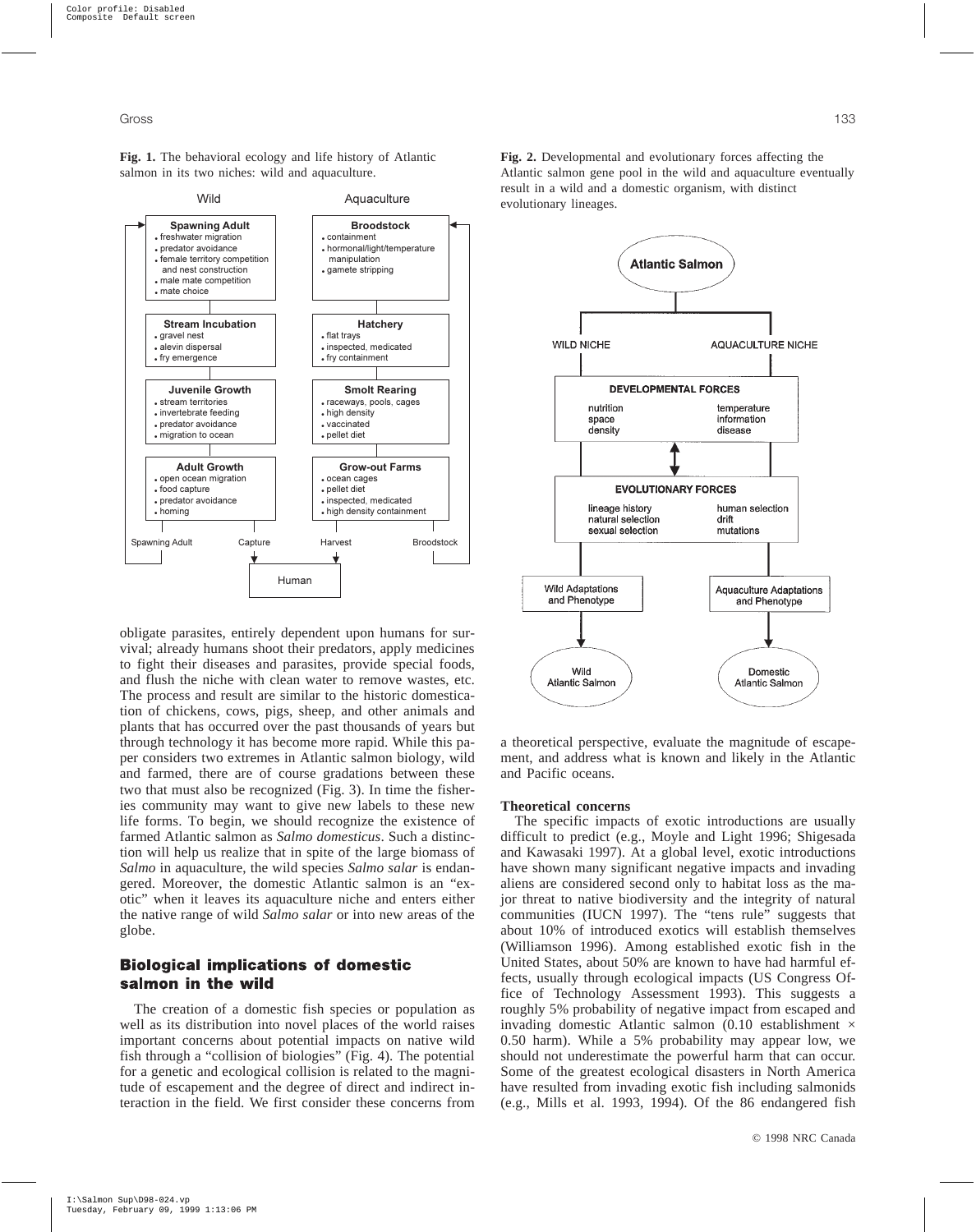| Genetic                                                 |                              | Developmental                       |                        |  |
|---------------------------------------------------------|------------------------------|-------------------------------------|------------------------|--|
| Confirmed <sup>a</sup>                                  | Suspected <sup>b</sup>       | Confirmed <sup>a</sup>              | Suspected <sup>b</sup> |  |
| Increased growth rate                                   | No ejaculation               | Lower stamina                       | Gut length             |  |
| Increased age of maturity                               | Reduced male courtship       | Smaller eggs                        | Diet preference        |  |
| Increased weight<br>Higher hatchery survival            |                              | More eggs                           | Stream knowledge       |  |
| Increased disease resistance                            | Higher temperature tolerance | More fat                            | Body odor              |  |
| Shallower depth preference<br>Decreased stress response |                              | Smaller rayed fins (parr and adult) |                        |  |
| Lower genetic diversity<br>Larger testes                |                              | Smaller heads on parr               |                        |  |
| Allele frequency change<br>Juvenile color               |                              | Narrower caudal peduncle on parr    |                        |  |
| Malic enzyme allele change<br>Adult color               |                              | Bulkier body on adult               |                        |  |
| Reduced predator response                               |                              | Distorted jaw on adult              |                        |  |
| Increased juvenile aggression                           |                              | Longer head on adult                |                        |  |
| Increased tameness                                      |                              | Longer adipose fin on adult         |                        |  |
| Lower survival in wild                                  |                              | Smaller hearts in females           |                        |  |
|                                                         |                              | Decreased juvenile color            |                        |  |
|                                                         |                              | Decreased adult color               |                        |  |

**Table 1.** Some genetic and developmental differences between cultured (farmed) and wild Atlantic salmon.

*a* Aksnes et al. 1986; Cross and King 1983; Einum and Fleming 1996; Ferguson et al. 1997; Fevolden et al. 1991, 1993; Fleming et al. 1994; Friars et al. 1990; Gjedrem 1979; Gjedrem et al. 1988, 1991; Gjerde 1984; Jonsson et al. 1996; Ruzzante 1994; Ståhl 1987; Verspoor 1988; Youngson et al. 1991. *<sup>b</sup>*

<sup>b</sup>Author's observations.





**Fig. 4.** The genetic and ecological concerns associated with domestic Atlantic salmon escaping from aquaculture and entering the wild.

**Concerns** 

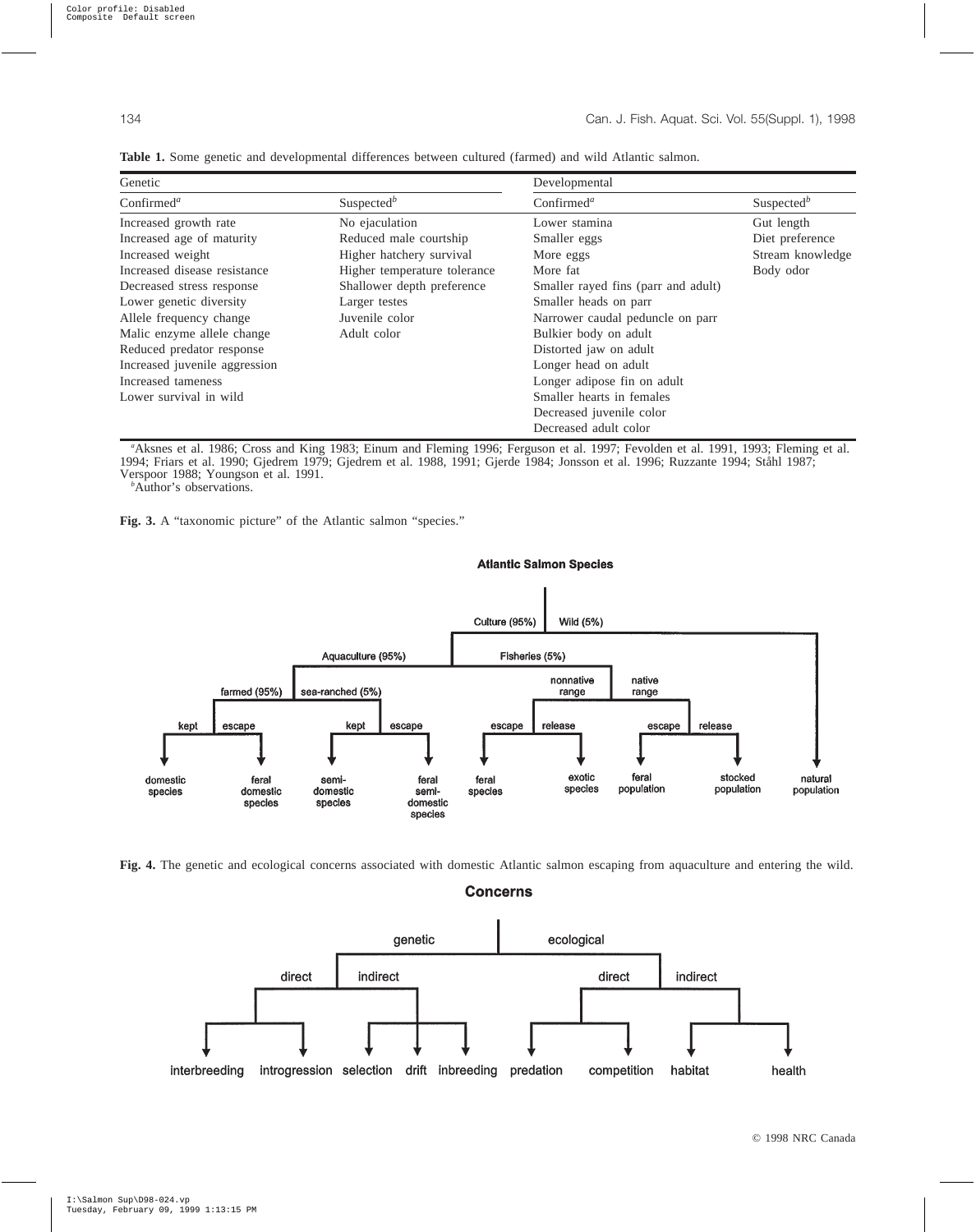**Table 2.** Marine captures of escaped farmed Atlantic salmon in the northeastern Pacific Ocean from 1987 through 1997 (from annual reports of Thomson and McKinnell (1993–1997); and personal communication for 1997 from A. Thomson, Atlantic Salmon Watch B.C.).

|        | 1987                     | 1988 | 1989 | 1990 | 1991 | 1992 | 1993 | 1994 | 1995 | 1996 | 1997 | Mean |
|--------|--------------------------|------|------|------|------|------|------|------|------|------|------|------|
| Alaska | $\overline{\phantom{m}}$ |      |      |      |      |      | 27   | 27   | 23   | 135  | 79   | 30   |
| B.C.   |                          | 106  |      |      | 31   | 349  | 4543 | 1037 | 648  | 671  | 2623 | 1002 |
| Wash.  | $\overline{\phantom{0}}$ |      | 52   | 446  | 970  | 157  | 179  | 338  | 125  | 112  | 2172 | 456  |
| Total  |                          | 112  | 60   | 449  | 1008 | 508  | 4749 | 1402 | 796  | 918  | 4874 | 1488 |

species in the United States, 51% are impacted negatively by exotics, 9% have exotics as their major cause for endangerment, and 6% are endangered due to exotics (Lassuy 1995).

While many authors have called attention to concerns of escaped farmed fish within their native ranges (e.g., Hanson et al. 1991; Hindar et al. 1991; Krueger and May 1991; Saunders 1991; Heggberget et al. 1993; Utter et al. 1993; Allendorf and Waples 1996; Fleming et al. 1996), the potential impacts and concerns also apply outside the native wild range. Escaped farm fish can directly reduce the genetic adaptiveness of wild fish by interbreeding and thus perturbing gene complexes or by introgressing and thus replacing the wild gene pool by a cultured gene pool (Fig. 4). Escaped farmed fish can also indirectly impact the genetics of wild fish by generating new forms of selection or by reducing wild population size so that genetic drift or inbreeding decreases genetic adaptiveness. Ecologically, escaped farmed fish can reduce the adaptiveness of wild fish directly by competing for resources such as food or space, or by preying on wild fish at their early life stages, or indirectly through habitat modification such as disturbing spawning redds, or introducing new or higher intensities of disease.

#### **Escapement of domestic salmon**

The movement of domestic individuals into the wild is not uncommon. Recent estimates from the salmon farming industry in British Columbia suggest that up to 2% may enter the wild each year (Alverson and Ruggerone 1997). Losses can occur in large pulses or through small leakages. For example, in 1988 a single winter storm along the middle coastal region of Norway released about 700 000 individuals into the Atlantic Ocean (Gausen and Moen 1991). In the Pacific, 101 000 Atlantic salmon were released into Puget Sound, Washington State, on 2 July 1996 and over 360 000 on 18 July 1997 from mishaps at single farms (Thomson and McKinnell 1997; personal communication from A. Thomson, Atlantic Salmon Watch B.C.). Escapement into the wild is known to occur at all life stages from yolk-sac fry up to and including adults (e.g., Lough et al. 1997).

#### *Native range*

Within the native range of wild Atlantic salmon, significant numbers of free-living farmed fish are now found. Examples include: (1) the salmon feeding grounds in the Northeast Atlantic Ocean where 25–48% of individuals are escapees from fish farms (Hansen et al. 1993); (2) Norwegian wild rivers, where 20–30% of all breeding adults are escapees from farms; this rises to over 80% in some rivers (Skaala and Hindar 1997); and (3) the Magaguadavic River in New Brunswick, Canada, where 51–68% of the smolts migrating to the ocean are losses from three hatcheries that produce Atlantic salmon smolts for aquaculture (Stokesbury and Lacroix 1997).

#### *Pacific drainage*

In the North American Pacific drainage, where the Atlantic salmon is farmed in only small areas of Washington State and British Columbia, the marine commercial and recreational fishery report incidental captures averaging 1488 per year over the past 10 years with a trend toward increasing numbers (Table 2; McKinnell et al. 1997). The State of Alaska prohibits Atlantic salmon farming; however, incidental captures of Atlantics are made along the coast of Alaska and the Aleutian Islands; they probably originate from farms in lower British Columbia and upper Washington State. Recently, an Atlantic salmon with a full stomach of pteropods was captured in a bottom trawl in the Bering Sea (U.S. National Marine Fisheries Service; personal communication from A. Thomson, Atlantic Salmon Watch B.C., 18 November 1997).

Escaped Atlantic salmon are also found in the freshwaters of the Pacific region. In British Columbia, two lakes are used to raise Atlantic salmon juveniles in net pens; escaped juveniles were found in both lakes and in one a variety of stages including fry, parr, pre-smolts, and smolts (Lough et al. 1997). Elsewhere, an estimated 20 000 pre-smolts were accidentally spilled into a stream from a hatchery transport truck and at a later time 860 live parr were electrofished from the stream. Some were discovered in the stomachs of cutthroat trout in a lower lake and about 55 were found the next spring in the lake and at its outlet. The number of adult Atlantic salmon that are leaving the Pacific ocean and entering freshwater rivers in Washington and British Columbia is rapidly increasing (Fig. 5) and over 50 rivers have been documented as having adult Atlantic salmon.

#### *Amount*

While some movement of Atlantic salmon from the aquaculture niche into the wild will be inevitable, the amount will vary with facilities (e.g., net pen vs. land-based containment), location (e.g., ocean exposure vs. sheltered bays), and societal regulations (e.g., laws, insurance premiums). The total loss will also depend on the total number of fish in the aquaculture niche. There is, for instance, a positive 7-year correlation between the number of smolts placed into Norwegian net pens and the number of escapees that are later captured in ocean fisheries and Norwegian rivers (Lund et al. 1997).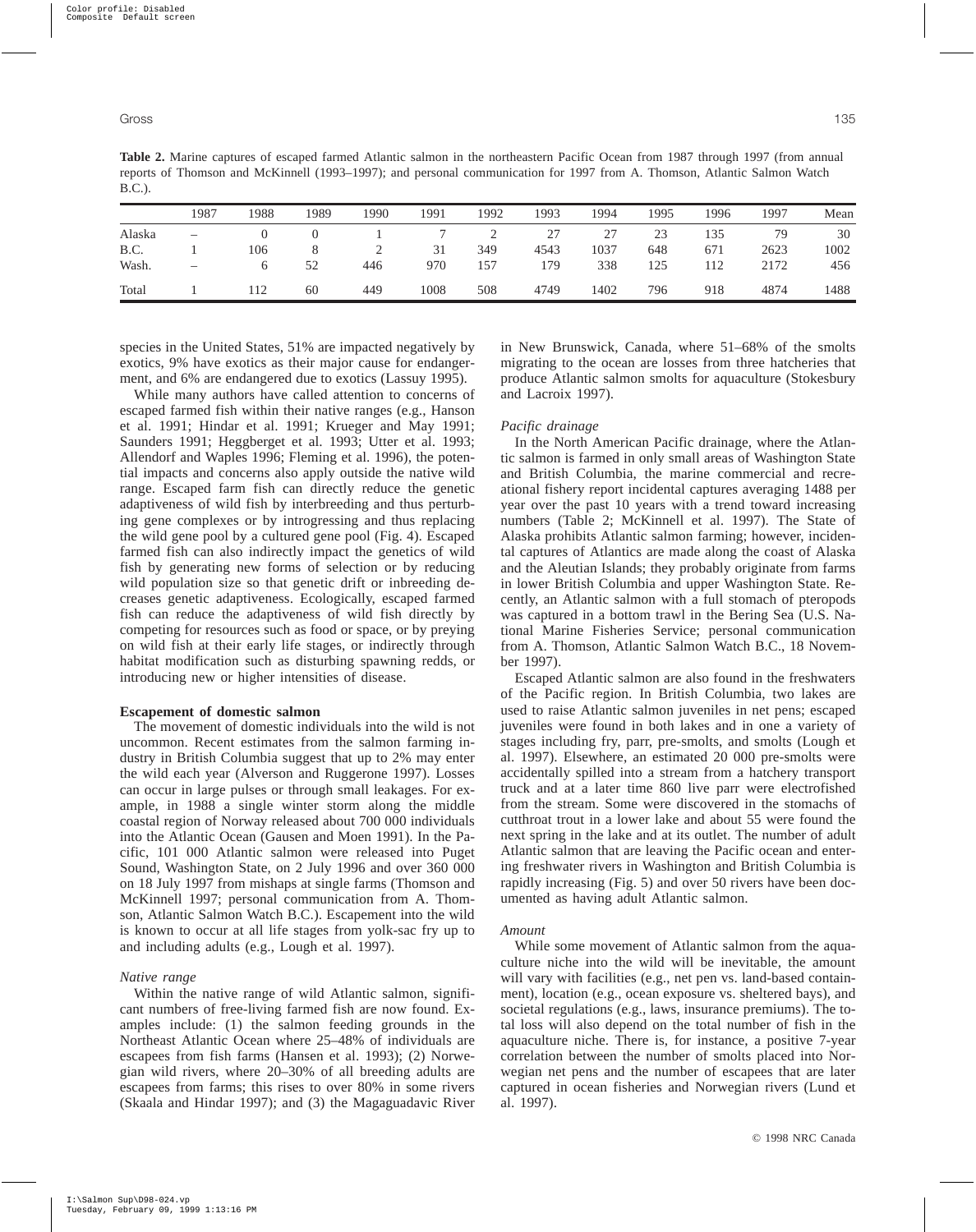**Fig. 5.** The number of farmed fish documented in rivers of British Columbia and Washington State from 1990 through 1996 (Atlantic Salmon Watch Program B.C., courtesy of A. Thomson).



Assuming 146–172 million adult Atlantic salmon in the aquaculture niche by year 2000 and a 1–2% escapement, an estimated 1.5–3.4 million adults may enter the wild each year. The number of escapees therefore probably exceeds 50% of all wild adult Atlantic salmon in the world. Roughly 75% of these escapees will be in the native wild niche of the Atlantic drainage and the remainder in non-native waters of the Pacific drainage.

#### **The Atlantic ocean experience**

There is mounting evidence that many of the concerns about a collision of biologies are materializing in the native range of Atlantic salmon in the Atlantic drainage. First, Atlantic salmon that have escaped from farms are known to be spawning throughout the native range including rivers in Norway, Scotland, Ireland, Iceland, and Eastern Canada (Table 3). Although their spawning success is less than that of wild individuals, their sheer numbers can result in a relatively high total contribution to the gene pool within rivers. For example, Crozier (1993) demonstrated a shift in the gene pool of a wild Atlantic salmon population in Ireland after escapement from a farm raising a Scottish aquaculture strain. In the River Vosso, one of Norway's historically famous wild salmon rivers, escaped farm fish now contribute about 44% of the total genes (Skaala and Hindar 1997). In an experimental study involving genetic marking of farmed and wild fish, farmed fish contributed 21% of the total genes in the River Imsa, Norway. Most of the genetic contribution was through hybridization, probably between wild males and farmed females (Fleming et al. 1997). In the Magaguadavic River, New Brunswick, Canada, an estimated 55% of the redds are from farmed fish (Carr and Anderson 1997). These significant influxes of aquaculture genes into wild populations will shift the wild populations from local optima thus disrupting life history adaptations and maladapting the populations. As the genetic differences across wild populations are homogenized, the capacity for evolution of the wild fish is reduced. While empirical observations from a number of salmonid species suggest that gene flow levels of this magnitude will result in poorer performance (Hindar et al. 1991), no direct study has yet been done on domestic and wild Atlantic salmon.

Second, ecological impacts occur through food and space competition, reproductive habitat perturbation, and disease transfer. For example, Ferguson et al. (1997) placed three lines of fish — farmed, wild, and hybrid — into an Irish river to study their behavior and growth. The farmed fish behaviorally displaced the wild fish into downriver sections where feeding rates are probably lower; the farmed fish grew fastest, the hybrids intermediate, and the wild fish slowest. In Norway, Fleming et al. (1997) found that the offspring of farmed fish that bred in the River Imsa grew faster than the offspring of wild fish, with hybrids having intermediate growth. A common reproductive habitat perturbation occurs during the spawning season when escaped farmed fish, lacking information about the wild rivers, typically arrive later at the spawning grounds. This late arrival results in farmed fish digging up the gravel that already contains the nests of wild females and replacing the wild eggs with their own (e.g., Webb et al. 1991).

The impact of disease and parasite transfer has been one of the strongest to date. For example, *Gyrodactylis salaris* was carried by farmed Swedish smolts out of the Baltic Sea drainage and into the eastern Atlantic drainage, where it is known to have extirpated over 35 wild populations in Norway (Johnsen and Jensen 1991). Atlantic salmon in the eastern Atlantic drainage are more susceptible to this disease than those in the Baltic Sea drainage, thus the Baltic aquaculture fish act as carriers of the disease, not becoming ill themselves but infecting less resistant populations. The transfer may have occurred during enhancement practices. *Aeromonas salmonicida* or furunculosis was carried by Scottish smolts to Norwegian aquaculture and probably spread through escapees to infect hundreds of wild populations (Johnsen and Jensen 1994). Finally, it is thought that sea lice are being transferred from farms where sea lice remain a common problem (Scottish Office Agriculture 1997). It was recently found that sea lice are denser on 1 sea-winter escaped farmed fish than 1 sea-winter wild fish (Jacobson and Gaard 1997). These sea lice may contribute to increased wild stock mortality, reduced seawater growth, and premature return of adults (e.g., Todd et al. 1997).

Although it is difficult to quantify or partition the impacts on wild Atlantic salmon by escapement from the aquaculture niche (e.g., Fig. 4), it can no longer be reasonably questioned that major impacts do occur. Over the last decade, the primary ecological impact on wild fish health is through the transfer of diseases and parasites. While new diseases and parasites will surely appear, the current problems are now better controlled in the aquaculture niche (e.g., Aarflot 1995; Bruno and Poppe 1996; except perhaps for sea lice; also, re-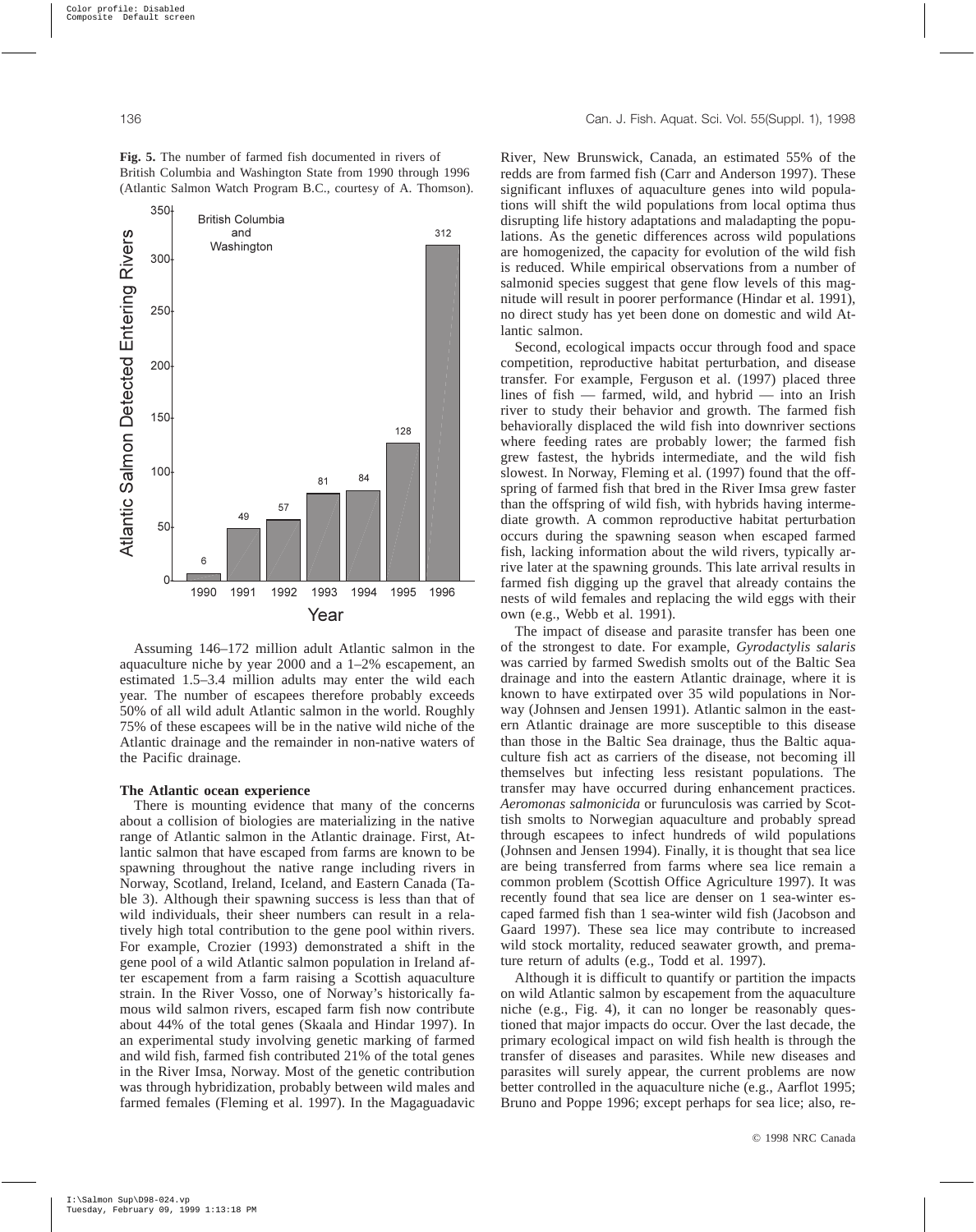**Table 3.** Observations on the occurrence, survival, and biology of cultured (farmed) Atlantic salmon in the wild.

| Character                    | Observation                                                                                                                                                                                                                           | Reference                                                                                     |
|------------------------------|---------------------------------------------------------------------------------------------------------------------------------------------------------------------------------------------------------------------------------------|-----------------------------------------------------------------------------------------------|
| Abundance                    | 25-48% of salmon on feeding grounds in NE Atlantic Ocean                                                                                                                                                                              | Hansen et al. (1993)                                                                          |
|                              | 50-80% of spawners in River Vosso, western Norway<br>20-30% of all Norwegian spawners                                                                                                                                                 | Skaala and Hindar (1997)                                                                      |
|                              | 51-68% of all smolts leaving Magaguadavic River, New Brunswick have<br>escaped from hatcheries                                                                                                                                        | Stokesbury and Lacroix<br>(1997)                                                              |
|                              | Over 2000 marine captures and 140 adult freshwater captures per year in<br>NE Pacific Ocean between 1993 and 1997                                                                                                                     | Atlantic Salmon Watch -<br>A. Thomson, peronal<br>communication                               |
|                              | Postitive correlations between smolts placed into Norwegian cages and<br>percent capture in fisheries and in Norwegian streams (7-year<br>assessment)                                                                                 | Lund et al. (1997)                                                                            |
| Survival                     | Two-fold lower marine survival (sea-ranched)<br>20% lower juvenile survival in streams                                                                                                                                                | Jonsson et al. (1991)<br>Ferguson et al. (1997)                                               |
| Size, feeding, and<br>growth | Escaped smolts larger in size when migrating from Magaguadavic River,<br>New Brunswick                                                                                                                                                | Stokesbury and Lacroix<br>(1997)                                                              |
|                              | Experimentally introduced farmed strain and hybrids grow faster than wild<br>juveniles in rivers in Ireland                                                                                                                           | Ferguson et al. (1997)                                                                        |
|                              | Experimentally introduced farmed strain and hybrids grow faster than<br>natives in Norwegian river                                                                                                                                    | Einum and Fleming (1997)                                                                      |
|                              | Naturally spawned farmed and hybrid offspring grow faster than native<br>juveniles in Norwegian river                                                                                                                                 | Fleming et al. (1997)                                                                         |
|                              | Adult farmed females entering Norwegian river are 10% smaller in size<br>than wild females                                                                                                                                            | Lura and Sægrov (1991)                                                                        |
|                              | About 7% of marine captures of escaped farmed fish in NE Pacific Ocean<br>have prey in stomach                                                                                                                                        | McKinnell et al. (1997)                                                                       |
|                              | About 35% of marine captures of escaped Atlantic salmon in Scottish<br>marine waters have prey in stomach                                                                                                                             | Hislop and Webb (1992)                                                                        |
|                              | Farmed and hybrid offspring from natural breeding are scattered throughout<br>Norwegian river during juvenile growth                                                                                                                  | Fleming et al. (1997)                                                                         |
| Reproductive<br>behavior     | <b>Norway</b>                                                                                                                                                                                                                         |                                                                                               |
|                              | Later maturity and spawning than wild females<br>Earlier maturity and spawning than wild females (3.5 weeks)<br>Utilize similar spawning habitats                                                                                     | Heggberget (1988)<br>Lura and Sægrov (1991)<br>Økland et al. (1995); Fleming<br>et al. (1997) |
|                              | Males competitively inferior<br>Females show less breeding behavior and are less efficient at nest cover-<br>ing; males are less aggressive and court less                                                                            | Fleming et al. (1997)<br>Fleming et al. (1996)                                                |
|                              | <b>Iceland</b><br>Adults enter rivers later and spawn later than wild stock                                                                                                                                                           | Gudjonsson (1991)                                                                             |
|                              | <b>Scotland</b><br>Farmed adults stay lower in river and spawn later                                                                                                                                                                  | Webb et al. (1991)                                                                            |
|                              | Eastern Canada<br>Adults enter river later than wild fish                                                                                                                                                                             | Carr et al. (1997)                                                                            |
| Reproductive success         | Farmed progeny hatch and initiated feeding earlier in Norwegian streams<br>Females carry more unspawned eggs, have more nest destruction, greater<br>egg mortality, and overall less than 1/3 the success of wild females<br>(Norway) | Lura and Sægrov (1991)<br>Fleming et al. (1996)                                               |
|                              | Males have fewer spawnings, often do not ejaculate, and overall have less<br>than 3% the success of wild males (Norway)                                                                                                               | Fleming et al. (1996)                                                                         |
|                              | Successful spawning                                                                                                                                                                                                                   | Lura and Sægrov (1991)                                                                        |
|                              | Unfertilized eggs                                                                                                                                                                                                                     | Lura and Sægrov (1991)                                                                        |
|                              | Successful spawning in an eastern Canadian river in 1993<br>55% of redds are of farmed origin in an eastern Canadian river                                                                                                            | Carr and Anderson (1997)<br>Carr and Anderson (1997)                                          |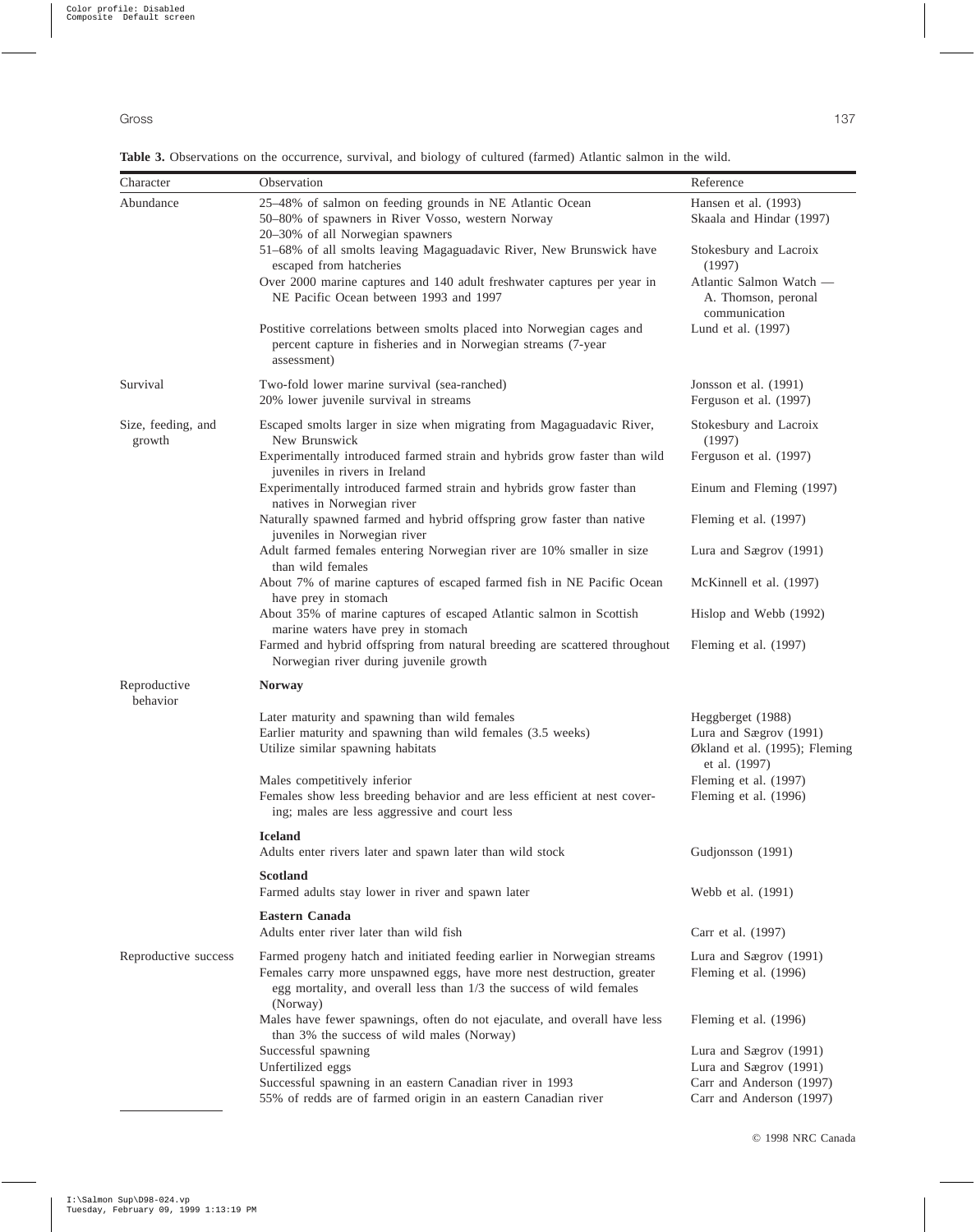|  |  | <b>Table 3</b> (concluded). |  |
|--|--|-----------------------------|--|
|--|--|-----------------------------|--|

| Character                    | Observation                                                                                                                                           | Reference                                                      |
|------------------------------|-------------------------------------------------------------------------------------------------------------------------------------------------------|----------------------------------------------------------------|
| Reproductive<br>interactions | Interbreeding of a Scottish farmed strain with wild fish in an Irish river<br>and shift in wild gene pool                                             | Crozier (1993)                                                 |
|                              | Farmed fish producing over 44% of the genes in the River Vosso, western<br>Norway demonstrating that gene pool is being replaced by farmed strain     | Skaala and Hindar (1997)                                       |
|                              | Farmed fish contribute 21% of the genes in River Imsa, southwestern<br>Norway, mainly through hybridization, after experimental release               | Fleming et al. (1997)                                          |
|                              | Farmed fish dig up wild fish's eggs when making their own nest                                                                                        | Webb et al. (1991)                                             |
| Disease and parasites        | Sea lice in farms apparently contributing to increased wild stock mortality,<br>reduced seawater growth, and premature return                         | Dawson et al. (1997);<br>McVicar (1997); Todd et<br>al. (1997) |
|                              | More sea lice on 1 sea-winter escaped farmed salmon than wild salmon in<br>Norwegian sea                                                              | Jacobson and Gaard (1997)                                      |
|                              | <i>Gyrodactylis salaris</i> carried into Eastern Atlantic drainage from Baltic sea<br>drainage by smolts from Swedish farm, killing over              | Johnsen and Jensen (1991)                                      |
|                              | 35 Norwegian wild populations; the latter are more susceptible                                                                                        |                                                                |
|                              | <i>Aeromonas salmonicida</i> (furunculosis) carried to Norwegian aquaculture<br>from Scottish smolts, probably spread by escapees to wild populations | Johnsen and Jensen (1994)                                      |

cent outbreaks of ISA — infectious salmon anemia). I suspect that the impact of most concern for wild fish in the future will be genetic, through interbreeding and introgression of aquaculture genes and through increasing drift and inbreeding due to reduced wild population size (due in part to increasing competition and further habitat perturbation). The resulting loss of the wild gene pool may give rise to yet less fit individuals for future evolutionary change and survival in the wild. There is a strong possibility that the magnitude of escapement combined with the biological divergence between the two niches will result in the disappearance of all wild Atlantic salmon populations within areas of aquaculture.

#### **The Pacific Ocean experience**

In North America there is strong concern over the increasing numbers of escaped Atlantic salmon discovered in marine and freshwater habitats and their potential impact on native Pacific salmonids. Unlike the situation in the Atlantic native range, no impact has been clearly documented to date (Environmental Assessment Office of British Columbia 1997). This may be because there is only limited research being conducted to study impacts. One significant program is the Atlantic Salmon Watch, which primarily documents the volunteered reportings of the number of marine and freshwater sightings and provides limited biological information (McKinnell et al. 1997).

Additional research on several key concerns should become an immediate priority if net-based fish farming is to continue (Fig. 4). First, direct genetic impacts are possible through hybridization with Pacific species. Four pieces of evidence supporting this contention are (1) European studies show that farmed female Atlantic salmon have increased hybridization rates with salmonids in the wild possibly as a consequence of decreased mate discrimination (e.g., Sægrov 1993; Youngson et al. 1993; Hindar and Balstad 1994); (2) most Pacific salmonids overlap to some degree in spawning season and breeding habitat with those of the Atlantic; (3) experimental crosses by R. Devlin (Department of Fisheries and Oceans, Vancouver, B.C., Canada, personal communication) show that survival to at least the hatch of F1 progeny occurred in 10 of 14 possible crosses between male, or female, Atlantic salmon, and seven native Pacific salmonid species; and (4) precociously mature Atlantic salmon parr have extended breeding seasons and may lack conspecific mates (about 10% of escaped parr collected in a BC river had precociously mature gonads; parr represent alternative breeding tactics — Gross (1996)). While some hybridization is therefore probable, the production of "hybrid swarms" is less likely since the genetic differences between Atlantic salmon and most Pacific salmonids result in low survivorship of F1s.

Second, and of more serious concern, is the indirect genetic impact of Atlantic salmon males attempting to hybridize with females in populations of native salmonids that are locally endangered and close to extinction (e.g., Slaney et al. 1996). Each Pacific salmonid female that has her eggs fertilized by an Atlantic salmon parr or other male has those eggs removed from the gene pool. A population with only a few native females may therefore loose a significant proportion of its reproductive output with even minor hybridization events.

Third, Atlantic salmon may compete extensively with native salmonid species for food and space. Fausch (1998) found that all co-evolved and non-native salmonids experimentally tested had interspecific effects with Atlantic salmon juveniles that were at least as strong as intraspecific effects due to the more aggressive nature of aquaculture salmon. Of special concern are any size differences among juveniles. For example, it has been shown that coho typically dominate Atlantic salmon juveniles because of a size advantage resulting from the coho's earlier hatch (see Fausch 1998). Thus, Atlantic salmon, which hatch earlier than steelhead, may be expected to dominate steelhead. The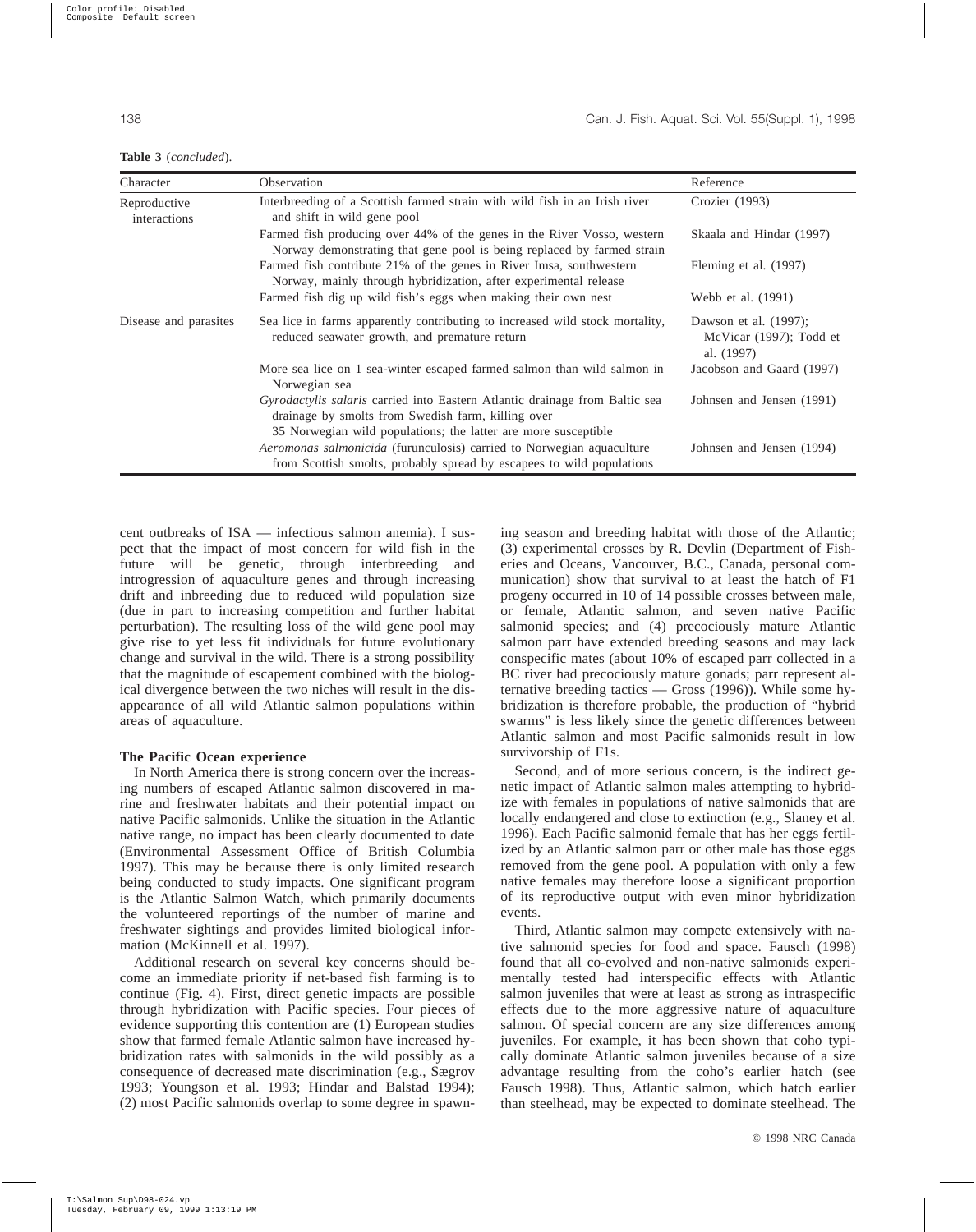primary impact of interspecific competition was displacing competitively smaller individuals into less preferable habitats (e.g., from pools into riffles or reverse) (also, Gibson 1981; Beall et al. 1989).

Fourth, perturbation of the habitat would be likely because the Atlantic salmon are an "ecological novelty in a naive community" (Townsend 1996) and would most certainly utilize the habitat in ways different from native salmonids.

Fifth, the Atlantic salmon may carry and harbor diseases or parasites to which Pacific salmonids are vulnerable. One possibility is exotic diseases, although in a recent review of the aquaculture industry in British Columbia this was not regarded to be of particular concern (Stephan and Iwama 1997). The greater concern may lie in the loading of disease on Atlantic salmon relative to native species, due to the confines of aquaculture and selection programs for genetic resistance and disease tolerance. Disease amplification through exotic carriers, followed by transmission to and health reduction of native species, is not uncommon in the biological world.

#### *Recipe for successful invasion*

An important question is whether the escaped Atlantic salmon could colonize and invade the Pacific region. The establishment of self-reproducing populations of Atlantic salmon may magnify the impact concerns for native salmonids (Fig. 4). A recent analysis by Alverson and Ruggerone (1997) suggests that colonization is unlikely because historical attempts to introduce anadromous populations of Atlantic salmon around the world, including British Columbia and Washington State in the 1920s, have failed (e.g., MacCrimmon and Gots 1979).

I believe, however, that the invasion of the Pacific region by Atlantic salmon is now probable for at least six reasons: (1) ability to survive in the wild — we have discovered that escaped Atlantic salmon are capable of feeding and migrating thousands of kilometres in the Pacific ocean (Table 3). Furthermore, juvenile Atlantic salmon are able to grow and survive in coastal rivers and lakes (e.g., Lough et al. 1997); (2) reproductive capacity in the wild — we know that at least some escaped Atlantic salmon become reproductively mature and enter freshwater rivers. For example, of 20 adult Atlantic salmon that were sampled in British Columbia rivers between 1991 and 1995, 17 (85%) had mature or maturing gonads (McKinnell et al. 1997). Unlike historic attempts at introductions, where human breeders chose the places and times to release embryos or fry, today's Atlantic salmon are free to choose their own habitat and spawning times and make breeding decisions that maximize reproductive success. Since female Atlantic salmon produce several thousands of eggs, it is possible for a single female to initiate a population (although inbreeding may reduce fitness). An anadromous female may find a mate since mature male parr are resident in at least some coastal rivers; (3) naturalization of brood stock — through successive generations of selection and local rearing, the aquaculture industry has developed local brood stocks. Thus, unlike historic introductions, escapees today are probably at least somewhat genetically and developmentally adapted to the Pacific environment. This adaptation should markedly increase the potential for colonization; (4) magnitude, frequency, and

geographic extent of seeding — thousands of Atlantic salmon, young and old (fry with yolk sacs to almost mature fish), are escaping annually and throughout the year into both marine and freshwater habitats, in repeated episodes, and over a large geographic range. This means that all combinations of life history stage, seasonal timing, genetic constitution, and environmental conditions are being experienced by escaped Atlantic salmon, increasing the likelihood of a successful fit; (5) open niches — many open niches now exist for Atlantic salmon because native salmonids, especially chinook, coho, steelhead, and cutthroat, the species that seem most similar to the Atlantic salmon, have been dramatically reduced in number and in many cases are locally extirpated (Walters 1995; Slaney et al. 1996). Thus, historically productive salmon streams are unoccupied and large amounts of food and space for rearing and habitat for spawning, exist without competitors; and (6) new niches — the extensive changes brought by humans to the structure of Pacific river systems may result in Pacific salmonids being less competitive and Atlantic salmon better adapted to the new wild niches. Atlantic salmon have a much longer evolutionary history of coexistence with humans and human technology-influenced habitats and therefore may be preadapted to colonize the perturbed niches for which Pacific salmonids are maladapted.

Introducing Atlantic salmon into Pacific waters is an experiment that few conservation-minded biologists would willingly perform today. Historically, eggs or fry were shipped and released into environments where it was not obvious that they could survive. The introduced stock was neither developmentally nor genetically prepared, the releases were relatively small, and the local environment often presented severe biotic competition. Today, the opportunity for invasion is unprecedented and success is probable at the current state of domestication of Atlantic salmon. Whether a new salmonid species in the Pacific drainage would result in a net decrease to all salmonid biodiversity through negative impacts, or instead increase total biodiversity through the addition of a new species, remains an open question.

## **Ecorealism**

Concerns about the interactions between the aquaculture and wild niches of salmon have tended to polarize viewpoints between "developers" of the aquaculture niche and "defenders" of the wild niche (e.g., contrast Kenney's (1997) report "Net Gain" with Ellis' (1996) report "Net Loss"). Developers are often reluctant to accept impacts, while defenders rarely put impacts into a perspective that permits acceptance of any potential benefits. Needham (1995) has thus suggested the need for a touch of "ecorealism" in any aquaculture vs. wild debates.

This paper explains why the escapement of Atlantic salmon from their aquaculture niche presents a concern for the wild niche of Atlantic salmon and for species biodiversity beyond their native range. Historically, the two greatest negative forces on the Atlantic salmon have been the capture fisheries, both commercial and recreational, and habitat alteration and destruction. These forces, expressed through overfishing, misguided stocking, dams, clear-cutting, pulp mills, log booms, terrestrial agricultural,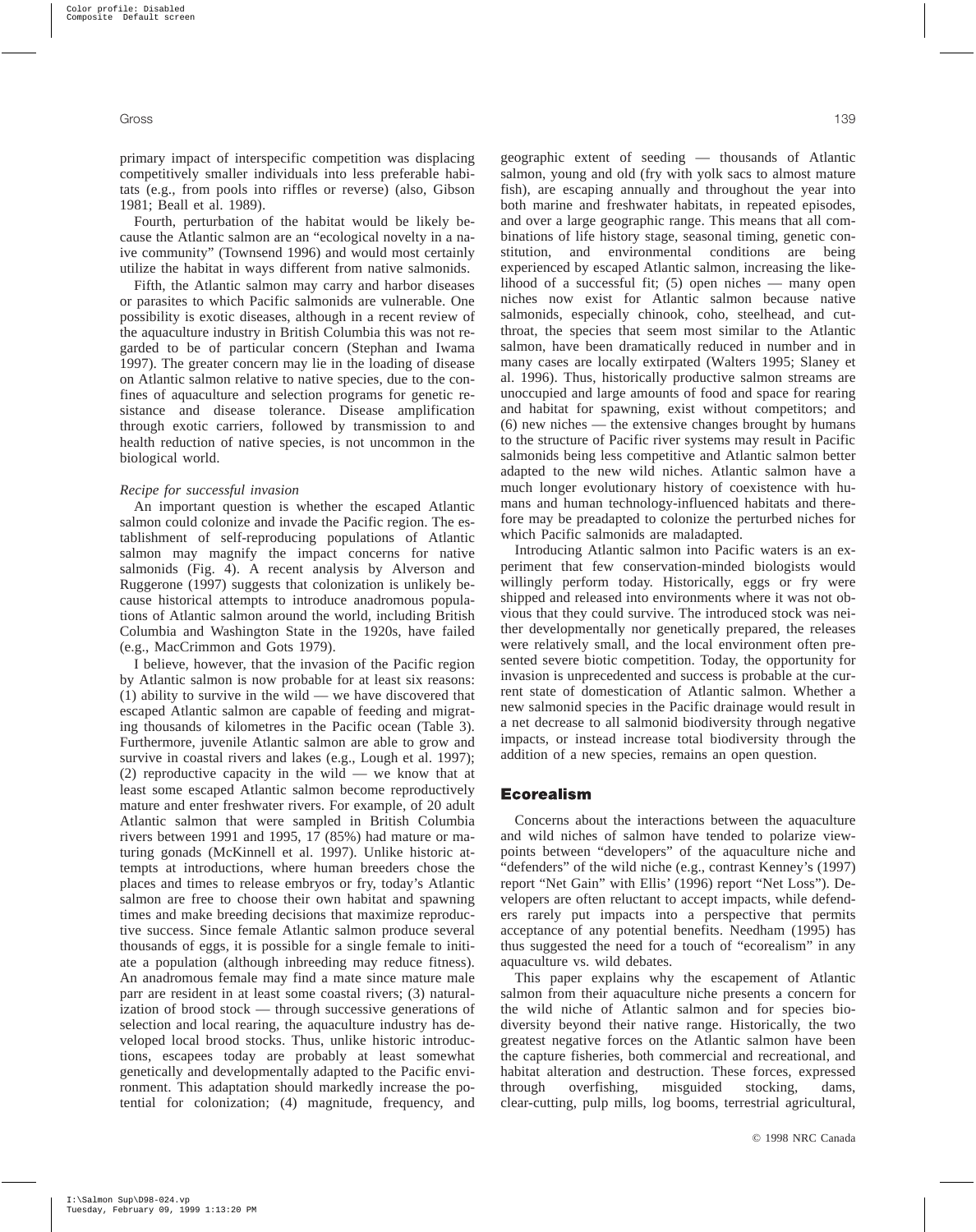mines, cities, storm-water runoff, etc., have resulted in widescale extirpations, depletions, and loss of biodiversity, in both Atlantic and Pacific salmonids, long before commercial salmon aquaculture appeared in the 1970s. While capture fisheries and habitat manipulations will continue to have a negative impact, the concern of many conservation-minded biologists today and into the next century will be the emergence of aquaculture as a third force that impacts on the wild species. Since any one of these three forces can lead to the complete loss of the remaining wild remnants of Atlantic and possibly other salmonids, the three forces combined are cause for significant concern.

#### **Saints or sinners?**

Are there any benefits to the wild niche from developing Atlantic salmon in an aquaculture niche? An important potential benefit that is often overlooked is the change that aquaculture is bringing to world salmon markets. First, consumption of farmed Atlantic salmon has now greatly surpassed that of wild Atlantic salmon. Japan, which consumes about 1/3 of the world's salmon, is replacing consumption of many wild salmonid species with fresh-farmed Atlantic salmon (Herrmann 1994). This switch in consumer preference may well occur in other world markets (Harris 1995) resulting in decreasing harvest pressure on wild stocks (Ridler 1995). Second, the increased availability of salmon has dropped the price for wild salmon, thus reducing profitability in the commercial fishery. In western Canada, for example, the value of farmed salmon, of which some 70% are Atlantic salmon, has exceeded the landed value of all commercial wild Pacific salmon harvests since 1995 (British Columbia Ministry of Agriculture, Fisheries and Food 1995, 1996, 1997). Declining harvest values may thus reduce the pressure on wild stocks. Finally, the reduction in commercial value of wild Atlantic salmon has allowed conservation groups and conservation-oriented groups to press forward with further preservation methods. One step has been the purchase of commercial rights. For example, in the north-eastern Atlantic, the buy-out of coastal netting stations around Britain by environmentalists and sport fishers may have resulted in the 30-year high of wild salmon returns to rivers in Scotland during 1995 (Needham 1995). In the northwestern Atlantic, several conservation organizations (North Atlantic Salmon Fund, Atlantic Salmon Federation, National Fish and Wildlife Foundation) were able to purchase the Greenland fishery quotas in 1993 and 1994 (Speer et al. 1997). The North Atlantic Salmon Conservation Organization (NASC), the international scientific body governing salmon fishing with responsibilities for making recommendations concerning Atlantic salmon conservation, was able to recommend in 1996 that all commercial fisheries cease. This recommendation was precipitated by the depleted state of the resource and was politically acceptable due to the reduced commercial value of the resource.

Other potential benefits exist as well. In some cases, the domestic salmon may contribute to conservation through stocking programs (e.g., Shackley et al. 1992). However, this benefit is mitigated by the divergence in biology that has taken place in aquaculture. In addition, the knowledge base being developed about salmon, including their genetics, development, and nutritional needs, may in future be applied to the conservation of the wild niche.

In summary, the creative and productive management of salmonid species and populations will lie in recognizing and accepting four key points. (1) Aquaculture is presenting a serious threat to wild populations and negative impacts are being documented in the native range and may yet occur outside of that range. (2) Aquaculture will not disappear it is an industry for the future. (3) Aquaculture is not the root cause of the current dismal state of salmonid fisheries and conservation: mismanaged capture fisheries and habitat destruction are the principal culprits. (4) Aquaculture does offer some benefits for wild populations — the most important being the diversion of commercial economic interests.

# **Recommendations**

The development of a new salmonid niche and the evolution of a new lineage present important challenges both today and for the future. The following three recommendations may help us meet those challenges.

## *1. Develop a new vision for fisheries research and management*

We need to develop a new vision for fisheries research and management which recognizes the interdependence of resource usage among all three stakeholders: aquaculturists, the biodiversity community, and those involved in capture fisheries. Aquaculture, the world's fastest growing agribusiness, is necessary to meet the 30% increase in global fish production required for year 2010 (FAO 1997*c*) and can contribute to both biodiversity and capture fisheries if well managed. The biodiversity sector is a relatively new yet rapidly growing segment of society focused on appreciation and preservation of genetic, population, species, and community diversity for both intrinsic and extrinsic values. It preserves the raw material needed by the capture fisheries and the gene pools that are the genetic resources for aquaculture. Capture fisheries are evolving away from an unsustainable commercial harvest to a new optimization based on sustainability and recreational gains (FAO Code of Conduct for Responsible Fisheries 1995), a process encouraged by aquaculture. Developing a vision of interdependence among sectors encourages cooperation rather than conflict and efforts to maximize benefits and minimize costs become a shared goal.

# *2. Minimize the impact of aquaculture*

There is a false sense that aquaculture is "natural" and may look after itself. Instead, it is a complex and technical agribusiness which, like any new industry, is having larger environmental impacts than need occur over the long run. The industry must acknowledge these impacts and take immediate action on a number of issues including stopping the escapement of farmed fish. The FAO Aquaculture Code of Practice (FAO 1997*c*) provides some helpful direction for aquaculture leaders which, when combined with the vision outlined above, could chart a new course for the future. In turn, governments should be willing to support the development of appropriate aquaculture technology including: closed-containment systems to minimize the escapement of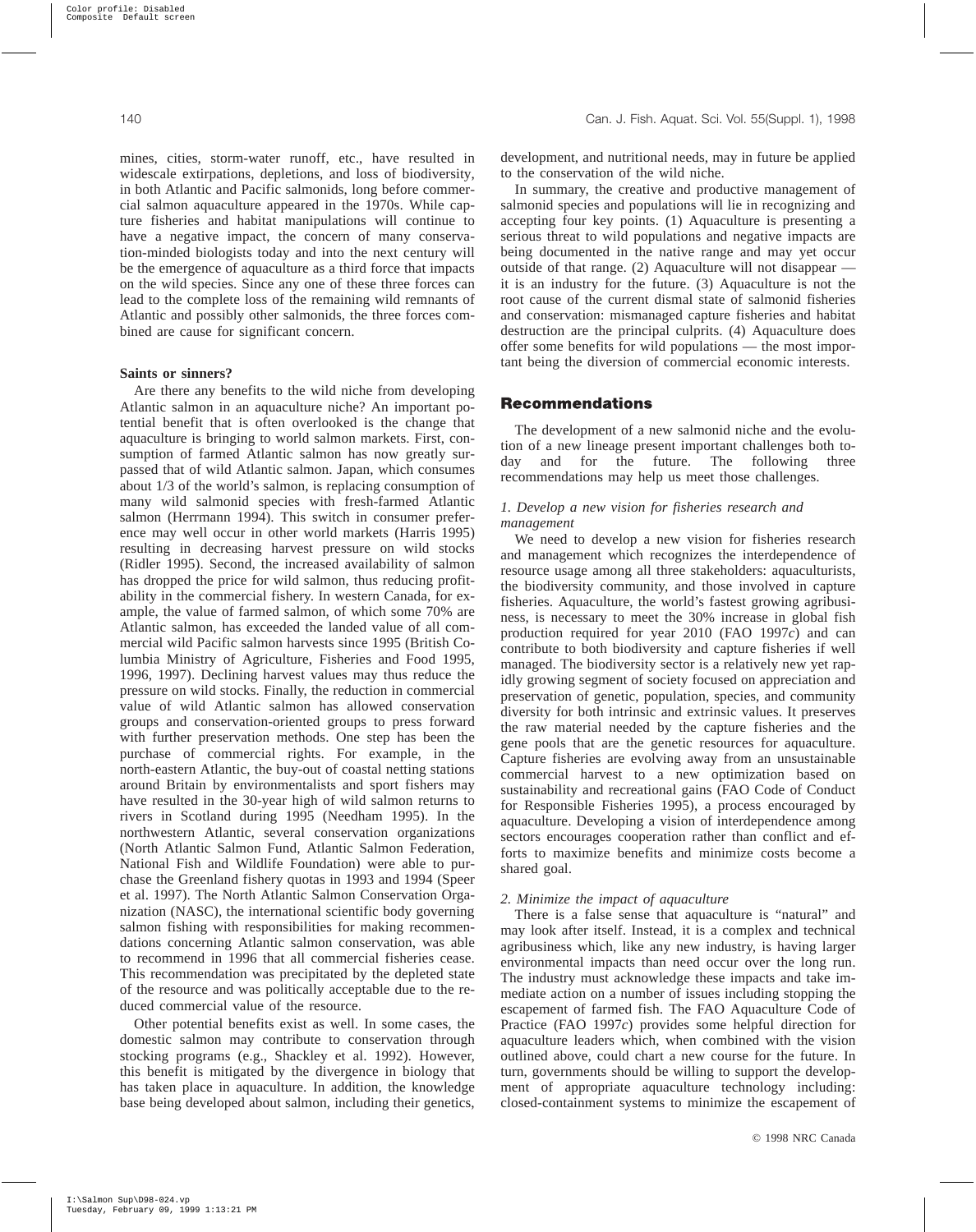fish (and other pollutants); disease assessment and prevention; nutrition; and brood stock development. The economic and cultural benefits of such investments are likely to be high.

#### *3. Establish significant biological research programs*

We need to launch significant biological research programs to monitor and control the impact of escaped domestic Atlantic salmon. Current support by government agencies and the industries and public they represent are paltry in comparison to the size of the challenge. For example, the Atlantic Salmon Watch program in British Columbia, a valuable source of monitoring data, lacks a significant budget and is partly dependent on a commercial capture industry that is now largely closed. The situation throughout the rest of the world is not any better. It is time for governments to cease minor, poorly funded research initiatives and begin empowering their staff and other scientists to conduct meaningful studies at the scale necessary for the issues.

## **Acknowledgments**

I wish to thank the many thoughtful people in aquaculture, biodiversity, and capture fisheries who have influenced my views on wild and cultured salmon. I especially thank R. Behnke, E. Black, H. Breen, J. Brown, A. Castledine, S. Crawford, J. Darling, B. Dempson, B. Devlin, L. Dill, J. Dodson, D. Ellis, I. Fleming, T. Fleming, B. Harrower, K. Hindar, G. Iwama, B. Jonsson, A. Keitlah, B. Nowell, R. Peterman, T. Quinn, H. Regier, A. Thomson, E. van den Berghe, B. Ward, and R. Ydenberg. Joe Repka, Nancy Gerrish, and Bryan Neff provided many helpful discussions, Nancy Gerrish edited the text, Bryan Neff drew the figures, Andrew Ecker helped with tables, and two anonymous journal reviewers provided instructive comments. Financial support came from the Natural Sciences and Engineering Research Council (NSERC) of Canada. I appreciate the invitation from Martha Mather and Carol Folt to attend the 1997 Atlantic salmon workshop in Braemar, Scotland and the support and initiative of Richard Degraaf, Robert Lewis, and Keith Jensen of the United States Forest Service.

# **References**

- Aarflot, L. 1995. Management of furunculosis in Norway. Bull. Aquacul. Assoc. Can. **95**(3): 20–23.
- Aksnes, A., Gjerde, B., and Roald, S. 1986. Biological, chemical and organoleptic changes during maturation of farmed Atlantic salmon, Salmo salar. Aquaculture, **53**: 7–20.
- Allendorf, F.W., and Waples, R.S. 1996. Conservation and genetics of salmonid fishes. *In* Conservation genetics: case histories from nature. *Edited by* J.C. Avise and J.L. Hamrick. Chapman and Hall, New York. pp. 238–280.
- Alverson, D.L., and Ruggerone, G.T. 1997. Escaped farm salmon: environmental and ecological concerns. Discussion Paper Part B. *In* Salmon aquaculture review. Technical Advisory Team Discussion Papers Vol. 3. Environmental Assessment Office, Victoria B.C. pp. B-i–B-100.
- Anderson, J.L. 1997. The growth of salmon aquaculture and the emerging new world order of the salmon industry. *Edited by* E.L. Pikitch, D.D. Huppert, and M.P. Sissenwine. *In* Global

trends: fisheries management. Am. Fish. Soc. Symp. **20**. pp. 175–184.

- Beall, E., Heland, M., and Marty, C. 1989. Interspecific relationships between emerging Atlantic salmon, *Salmo salar*, and coho salmon, *Oncorhynchus kisutch*, juveniles. J. Fish Biol. **35**(Suppl. A): 285–293.
- Boghen, A.D. (*Editor*). 1995. Cold-water aquaculture in Atlantic Canada, 2nd ed. The Canadian Institute for Research on Regional Development, Moncton, N.B.
- British Columbia Ministry of Agriculture, Fisheries and Food. 1995–1996–1997. Annual reports — British Columbia seafood industry year in review. Queen's Printer, Victoria, B.C.
- Bruno, D.W., and Poppe, T.T. 1996. A colour atlas of salmonid diseases. Academic Press, London, U.K.
- Carr, J.W., and Anderson, J.M. 1997. Documentation of escaped female cultured Atlantic salmon (*Salmo salar*) spawning in a Canadian river. *In* Final abstracts: ICES/NASCO Symposium. Interactions between salmon culture and wild stocks of Atlantic salmon: The scientific and management issues. NASCO, Bath, England, U.K.
- Carr, J.W., Lacroix, G.L., Anderson, J.M., and Dilworth, T. 1997. Movements of non-maturing cultured Atlantic salmon (*Salmo salar*) into a Canadian river. *In* Final abstracts: ICES/NASCO Symposium. Interactions between salmon culture and wild stocks of Atlantic salmon: the scientific and management issues. NASCO, Bath, England, U.K.
- Cross, T.F., and King, J. 1983. Genetic effects of hatchery rearing in Atlantic salmon. Aquaculture, **33**: 33–40.
- Crozier, W.W. 1993. Evidence of genetic interaction between escaped farmed salmon and wild Atlantic salmon (*Salmo salar* L.) in a Northern Irish river. Aquaculture, **113**: 19–29.
- Dawson, L.H.J., Pike, A.W., Houlihan, D.F., and McVicar, A.H. 1997. Comparison of the susceptibility of salmon (*Salmo salar* L.) and sea trout (*Salmo trutta* L.) to sea lice (*Lepeophtheirus salmonis*) (Krøyer 1837) infections. *In* Final abstracts: ICES/NASCO Symposium. Interactions between salmon culture and wild stocks of Atlantic salmon: the scientific and management issues. NASCO, Bath, England, U.K.
- Donaldson, E.M. 1997. The role of biotechnology in sustainable aquaculture. *In* Sustainable aquaculture. *Edited by* J.E. Bardach. John Wiley & Sons, Inc., New York. pp.101–126.
- Einum, S., and Fleming, I.A. 1997. Genetic divergence and interactions in the wild among native, farmed and hybrid Atlantic salmon. J. Fish Biol. **50**: 634–651.
- Ellis, D.W. 1996. Net loss: the salmon netcage industry in British Columbia. *A report to* The David Suzuki Foundation, Suite 219, 2211 West Fourth Avenue, Vancouver, B.C. V6K 4S2, Canada.
- Environmental Assessment Office of British Columbia. 1997. Salmon aquaculture review. Vol. 1. British Columbia Government Publications, Victoria, B.C.
- FAO. 1995. Code of conduct for responsible fisheries. FAO, Rome.
- FAO. 1997*a*. FAO yearbook: fishery statistics, catches and landings, for 1995. FAO, Vol. 80.
- FAO. 1997*b*. Fishery Information, Data and Statistics Unit. 1995. Aquaculture production statistics 1986–1995. FAO Fisheries Circular. No. 815, Rev. 9. Rome, FAO.
- FAO. 1997*c*. Aquaculture development. FAO technical guidelines for responsible fisheries. No. 5. Rome, FAO.
- Fausch, K.D. 1998. Interspecific competition and juvenile Atlantic salmon (*Salmo salar*): on testing effects and evaluating the evidence across scales. Can. J. Fish. Aquat. Sci. **55**(Suppl. 1): 218–231.
- Fergusen, A., McGinnity, P., Stone, C., Taggart, J., Cooke, D., Cotter, D., Hynes, R., and Cross, T. 1997. Will interbreeding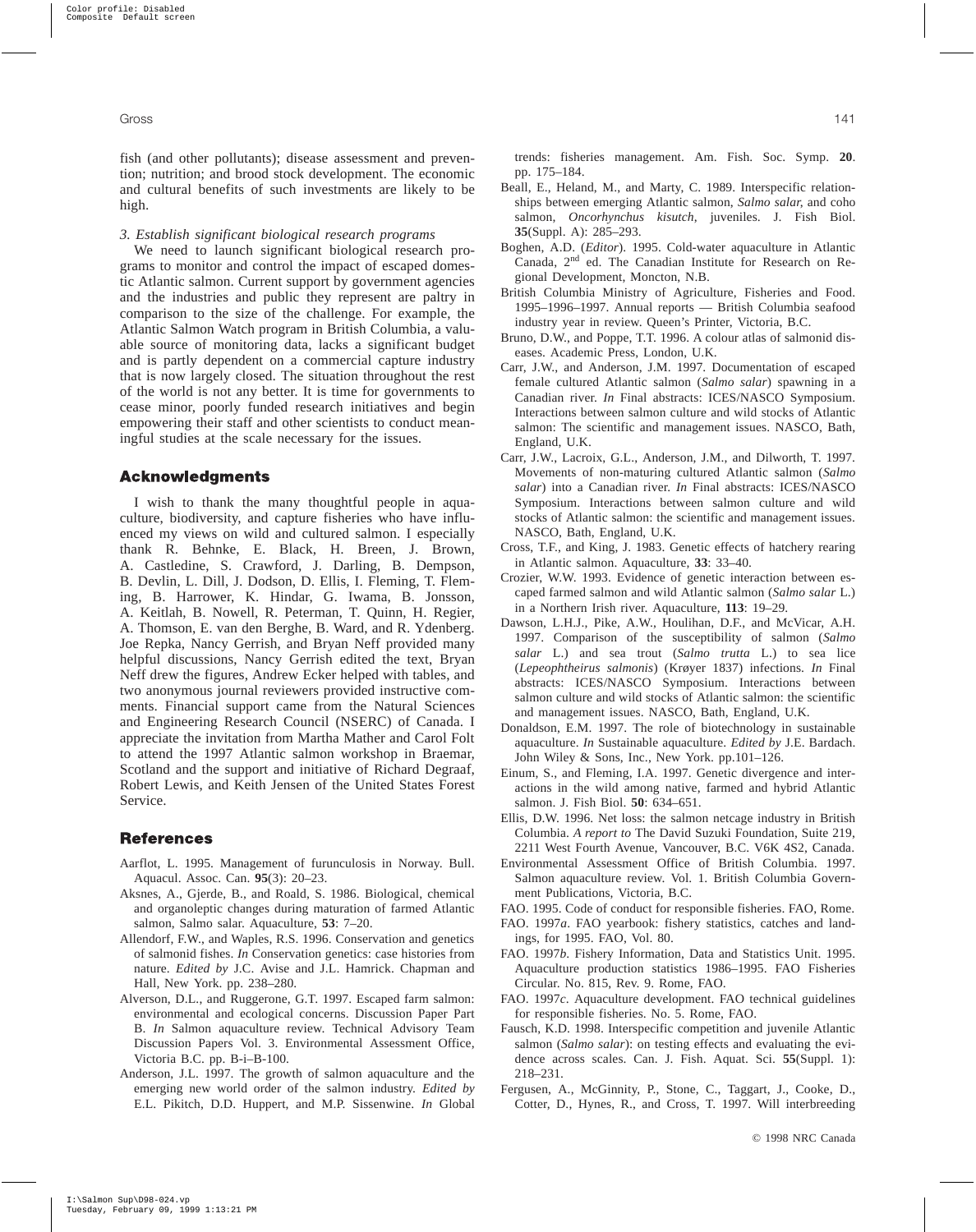between wild and cultured fish have negative consequences? *In* Final abstracts: ICES/NASCO Symposium. Interactions between salmon culture and wild stocks of Atlantic salmon: the scientific and management issues. NASCO, Bath, England, U.K.

- Fevolden, S.E., Refstie, T., and Røed, K.H. 1991. Selection for high and low stress response in Atlantic salmon (*Salmo salar*) and rainbow trout (*Oncorhynchus mykiss*). Aquaculture, **95**: 53–65.
- Fevolden, S.E., Refstie, T., and Røed, K.H. 1993. Disease resistance in Atlantic salmon (*Salmo salar*) selected for high or low responses to stress. Aquaculture, **109**: 215–224.
- Fleming, I.A., and Gross, M.R. 1989. Evolution of adult female morphology and life history in a Pacific salmon (coho: *Oncorhynchus kisutch*). Evolution, **43**: 125–140.
- Fleming, I.A., and Gross, M.R. 1990. Latitudinal clines in clutch size: a trade off between egg number and size in Pacific salmon. Ecology, **71**: 1–11.
- Fleming, I.A., and Gross, M.R. 1992. Reproductive behavior of hatchery and wild coho salmon: does it differ? Aquaculture, **103**: 1–21.
- Fleming, I.A., and Gross, M.R. 1993. Breeding success of hatchery and wild coho salmon (*Oncorhynchus kisutch*) in competion. Ecol. Applicat. **3**: 230–245.
- Fleming, I.A., and Gross, M.R. 1994. Breeding competition in a Pacific salmon (Coho: *Oncorhynchus kisutch*): measures of natural and sexual selection. Evolution, **48**: 637–657.
- Fleming, I.A., Jonsson, B., and Gross, M.R. 1994. Phenotypic divergence of sea-ranched, farmed, and wild salmon. Can. J. Aquat. Sci. **51**: 2808–2824.
- Fleming, I.A., Jonsson, B., Gross, M.R., and Lamberg, A. 1996. An experimental study of the reproductive behavior and success of farmed and wild Atlantic salmon (*Salmo salar*). J. Appl. Ecol. **33**: 893–905.
- Fleming, I.A., Hindar, K., Mjølnerød, I., Jonsson, B. 1997. The simulated escape of farmed salmon in a Norwegian river: breeding success, hybridisation and offspring traits. *In* Final abstracts: ICES/NASCO Symposium. Interactions between salmon culture and wild stocks of Atlantic salmon: the scientific and management issues. Bath, England, U.K.
- Friars, G.W., Bailey, J.K., and Coombs, K.A. 1990. Correlated responses to selection for grilse length in Atlantic salmon. Aquaculture, **85**: 171–176.
- Gausen, D., and Moen, V. 1991. Large-scale escapes of farmed Atlantic salmon (*Salmo salar*) into Norwegian rivers threaten natural populations. Can. J. Fish. Aquat. Sci. **48**: 426–428.
- Gibson, R.J. 1981. Behavioural interactions between coho salmon (*Oncohynchus kisutch*), Atlantic salmon (*Salmo salar*), brook trout (*Salvelinus fontinalis*), and steelhead trout (*Salmo gairdneri*) at the juvenile fluviatile stages. Can. Tech. Rep. Fish. Aquat. Sci. 1029. 116 p.
- Gjedrem, T. 1979. Selection for growth rate and domestication in Atlantic salmon. Z. Tierz. Zuchtungsbiol. **96**: 56–59.
- Gjedrem, T., Gjerde, B., and Refstie, T. 1988. A review of quantitative genetic research in salmonids at AKVAFORSK. *In* Proceedings of the Second International Conference on Quantitative Genetics. *Edited by* B.S. Weir, E.J. Eisen, M.M. Goodman, and G. Namkoon. Sinauer, Sunderland, Mass. pp. 527–535.
- Gjedrem, T., Gjøen, H.M., and Gjerde, B. 1991. Genetic origin of Norwegian farmed Atlantic salmon. Aquaculture, **98**: 41–50.
- Gjerde, B. 1984. Response to individual selection for age at sexual maturity in Atlantic salmon. Aquaculture, **38**: 229–240.
- Gjerde, B. 1993. Breeding and selection. *In* Salmon aquaculture. *Edited by* K. Heen, R.L. Monahan, and F. Utter. Halsted Press, Toronto, Ont. pp. 187–208.
- Gross, M.R. 1985. Disruptive selection for alternative life histories in salmon. Nature, **313**: 47–48.
- Gross, M.R. 1991. Salmon breeding behavior and life history evolution in changing environments. Ecology, **72**: 1180–1186.
- Gross, M.R. 1996. Alternative reproductive strategies and tactics: diversity within sexes. Trends Ecol. Evol. **11**: 92–98.
- Gudjonsson, S. 1991. Occurrence of reared salmon in natural salmon rivers in Iceland. Aquaculture, **98**: 133–142.
- Hansen, L.P., Håstein, T., Nævdal, G., Saunders, R.L., and Thorpe, J.E. 1991. Interactions between cultured and wild Atlantic salmon. Aquaculture, **98**: v–x.
- Hansen, L.P., Jacobsen, J.A., and Lund, R.A. 1993. High numbers of farmed Atlantic salmon, *Salmo salar* L., observed in oceanic waters north of the Faroe Islands. Aquacult. Fish. Manage. **24**: 777–781.
- Harris, R. 1995. A strategic approach to marketing aquaculture products. *In* Cold-water aquaculture in Atlantic Canada. 2nd ed. *Edited by* A.D. Boghen. The Canadian Institute for Research on Regional Development, Moncton, N.B. pp. 583–615.
- Heen, K., Thorpe, J., Ridler, N., Monahan, R.L., Mahnken, C., and Lindbergh, J. 1993. The distribution of salmon aquaculture. *In* Salmon aquaculture. *Edited by* K. Heen, R.L. Monahan, and F. Utter. Halsted Press: an Imprint of John Wiley & Sons, Inc., Toronto, Ont. pp.10–58.
- Heggberget, T.G. 1988. Timing of spawning in Norwegian Atlantic salmon (*Salmo sala*r). Can. J. Fish. Aquat. Sci. **45**: 845–849.
- Heggberget, T.G., Johnsen, B.O., Hindar, K., Jonsson, B., Hansen, L.P., Hvidsten, N.A., and Jensen, A.J. 1993. Interactions between wild and cultured Atlantic salmon: a review of the Norwegian experience. Fish. Res. **18**: 123–146.
- Herrmann, M. 1994. Salmon markets. J. Aquat. Food Prod. Technol. **3**: 5–21.
- Hindar, K., and Balstad, T. 1994. Salmonid culture and interspecific hybridization. Conserv. Biol. **8**(3): 881–882.
- Hindar, K., Ryman, N., and Utter, F. 1991. Genetic effects of cultured fish on natural fish populations. Can. J. Fish. Aquat. Sci. **48**: 945–957.
- Hislop, J.R., and Webb, J.H. 1992. Escaped farmed Atlantic salmon, *Salmo salar* L., feeding in Scottish coastal waters. Aquacult. Fish. Manage. **23**: 721–723.
- International Union Conservation of Nature (IUCN). 1997. Conserving vitality and diversity. *In* Proceedings of the World Conservation Congress Workshop on Alien Invasive Species. *Compiled by* C.D.A. Rubec and G.O. Lee. Published in partnership with the IUCN Species Survival Commission and the North American Wetlands Conservation Council (Canada). Canadian Wildlife Service, Environment Canada, Ottawa, Ont. 96 p.
- Jacobsen, J.A., and Gaard, E. 1997. Open ocean infection by salmon lice (*Lepeophtheirus salmonis*): comparison of wild and escaped farmed Atlantic salmon. *In* Final abstracts: ICES/NASCO Symposium. Interactions between salmon culture and wild stocks of Atlantic salmon: the scientific and management issues. NASCO, Bath, England, U.K.
- Johnsen, B.O., and Jensen, A.J. 1991. The *Gyrodactylus* story in Norway. Aquaculture, **98**: 289–302.
- Johnsen, B.O., and Jensen, A.J. 1994. The spread of furunculosis in salmonids in Norwegian rivers. J. Fish Biol. **45**: 47–55.
- Jonsson, B., and Fleming, I.A. 1993. Enhancement of wild salmon populations. *In* Human impact on self-recruiting populations. An International Symposium, Kongsvoll, Norway. *Edited by* G. Sundnes. Tapir Press, Trondheim, Norway. pp. 209–242.
- Jonsson, B., Jonsson, N., and Hansen, L.P. 1991. Differences in life history and migratory behavior between wild and hatchery-reared Atlantic salmon in nature. Aquaculture, **98**: 69–78.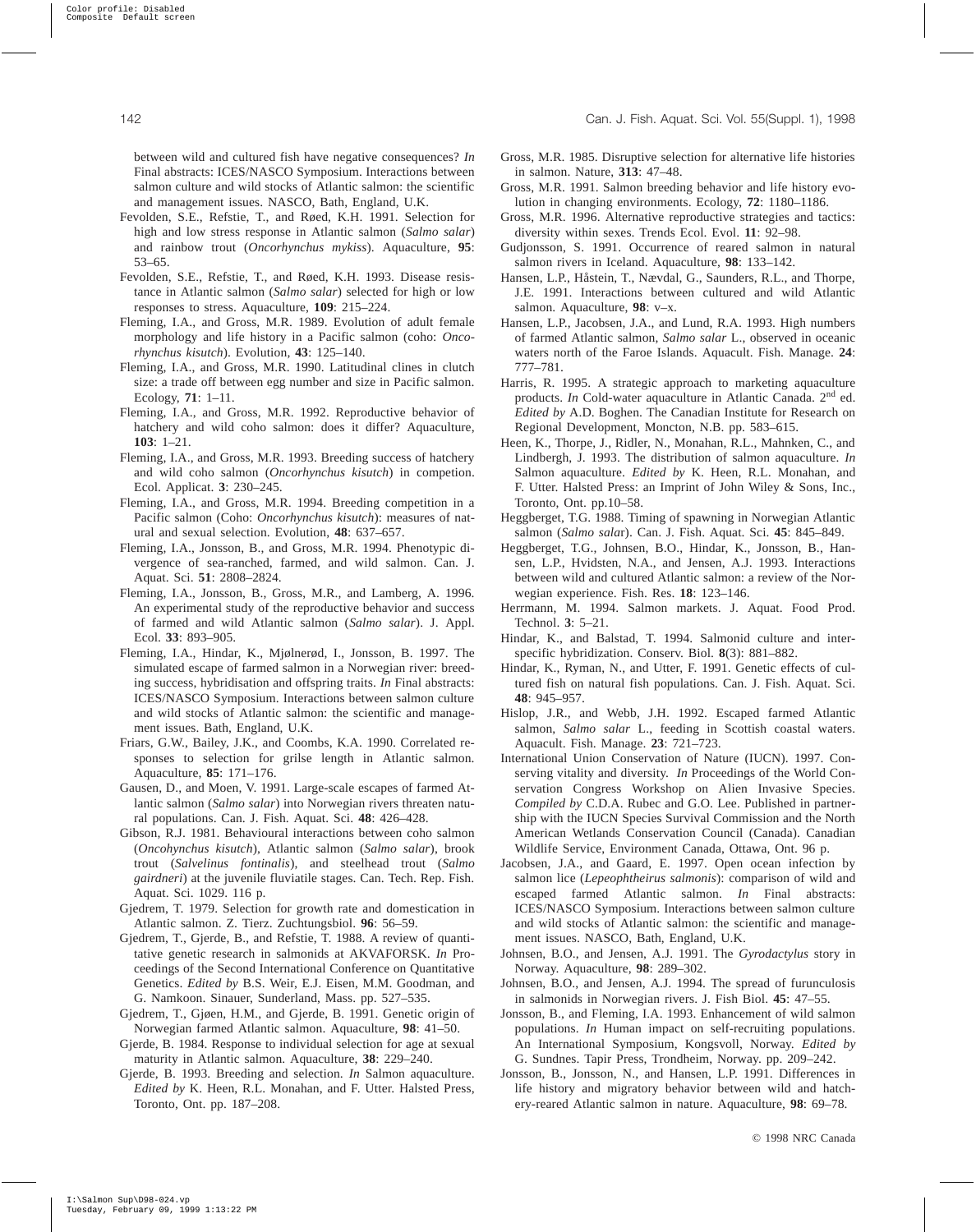- Jonsson, N., Jonsson, B., and Fleming, I.A. 1996. Does early growth cause a phenotypically plastic response in egg production of Atlantic salmon? Funct. Ecol. **10**: 89–96.
- Kenney, E.A. 1997. Net gain: the salmon farming industry in B.C. *Report for* The B.C. Salmon Farmers Association, 506 – 1200 West Pender St., Vancouver, B.C. V5E 2S9, Canada.
- Krueger, C.C., and May, B. 1991. Ecological and genetic effects of salmonid introductions in North America. Can. J. Fish. Aquat. Sci. **48**(Suppl. 1): 66–77.
- Lassuy, D.R. 1995. Introduced species as a factor in extinction and endangerment of native fish species. Am. Fish. Soc. Symp. **15**: 391–396.
- Lough, M., Law, B., Lewis, B., and McCulloch, M. 1997. The occurrence of Atlantic salmon in coastal streams of southern British Columbia during 1996. *Report for* British Columbia Conservation Foundation Project 712048. British Columbia Ministry of Environment, Lands and Parks. Fisheries Branch, 2080-A Labieux Road, Nanaimo, B.C.
- Lund, R.A., Hansen, L.P., and Økland, F. 1997. Geographical and temporary distribution of escaped farmed Atlantic salmon, *Salmo salar* L, in relation to farming activity. *In* Final abstracts: ICES/NASCO Symposium. Interactions between salmon culture and wild stocks of Atlantic salmon: the scientific and management issues. NASCO, Bath, England, U.K.
- Lura, H., and Sægrov, H. 1991. Documentation of successful spawning of escaped farmed female Atlantic salmon, *Salmo salar*, in Norwegian rivers. Aquaculture, **98**: 151–159.
- MacCrimmon, H.R., and Gots, B.L. 1979. World distribution of Atlantic salmon, *Salmo salar*. J. Fish. Res. Board Can. **36**: 422–457.
- McKinnell, S., Thomson, A.J., Black, E.A., Guthrie, C.M., III, Wing, B.L., Koerner, J.F., and Helle, J.H. 1997. Atlantic salmon in the North Pacific. Aquaculture, **28**: 145–157.
- McVicar, A.H. 1997. The co-existence of wild and cultured populations — disease and parasite implications. *In* Final abstracts: ICES/NASCO Symposium. Interactions between salmon culture and wild stocks of Atlantic salmon: the scientific and management issues. NASCO, Bath, England, U.K.
- Mills, E.L., Leach, J.H., Carlton, J.T., and Secor, C.L. 1993. Exotic species in the Great Lakes: a history of biotic crises and anthropogenic introductions. J. Great Lakes Res. **19**(1): 1–54.
- Mills, E.L., Leach, J.H., Carlton, J.T., and Secor, C.L. 1994. Exotic species and the integrity of the Great Lakes. Lessons from the past. Bioscience, **44**(10): 666–676.
- Moyle, P.B., and Light, T. 1996. Biological invasions of fresh water: empirical rules and assembly theory. Biol. Conserv. **78**: 149–161.
- Needham, T. 1995. Farmed Atlantic salmon in the Pacific northwest. Bull. Aquacul. Assoc. Can. **95**(4): 38–41.
- Økland, F., Heggberget, G.T., and Jonsson, B. 1995. Migratory behavior of wild and farmed Atlantic salmon (*Salmo salar*) during spawning. J. Fish Biol. **46**: 1–7.
- Parrish, D.L., Behnke, R., Gephard, S.R., McCornick, S.D., Reeves, G.H. 1998. Why aren't there more Atlantic salmon *(Salmo salar*)? Can. J. Fish. Aquat. Sci. **55**(Suppl. 1): 281–287.
- Ridler, N.B. 1995. The economics of aquaculture. *In* Cold-water aquaculture in Atlantic Canada. 2nd ed. *Edited by* A.D. Boghen. The Canadian Institute for Research on Regional Development, Moncton, N.B. pp. 557–582.
- Ruzzante, D.E. 1994. Domestication effects on aggressive and schooling behavior in fish. Aquaculture, **120**: 1–24.
- Sægrov, H.L. 1993. Timing of spawning in cultured and wild Atlantic salmon (*Salmo salar*) and brown trout (*Salmo trutta*) in the River Vosso, Norway. Ecol. Freshwater Fish, **2**: 167–172.
- Saunders, R.L. 1991. Potential interaction between cultured and wild Atlantic salmon. Aquaculture, **98**: 51–60.
- Saunders, R.L. 1995. Salmon aquaculture: present status and prospects for the future. *In* Cold-water aquaculture in Atlantic Canada. 2nd ed. *Edited by* A.D. Boghen. The Canadian Institute for Research on Regional E. Development, Moncton, N.B.
- Scottish Office Agriculture. 1997. Report of the Scottish salmon strategy task force. Environment and Fisheries Department, Pentland House, Robb's Loan, Edinburgh, EH14 1TY. pp. 35–81.
- Shackley, P.E., Donaghy, M.J., and Hay, D.W. 1992. An experiment in the planting of Atlantic salmon, *Salmo salar* L., fry. Aquacult. Fish. Manage. **23**: 385–392.
- Shigesada, N., and Kawasaki, K. 1997. Biological invasions: theory and practice. Oxford University Press, New York.
- Skaala, O., and Hindar, K. 1997. Genetic changes in the R. Vosso salmon stock following a collapse in the spawning population and invasion of farmed salmon. *In* Final abstracts, ICES/NASCO Symposium. Interactions between salmon culture and wild stocks of Atlantic salmon: the scientific and management issues. NASCO, Bath, England, U.K.
- Slaney, T.L., Hyatt, K.D., Northcote, T.G., and Fielden, R. J. 1996. Status of anadromous salmon and trout in British Columbia and Yukon. Fisheries: Am. Fish. Soc. **21**(10): 20–35.
- Speer, L., Garrison, K., Lonergan, K., Notthoff, A., Pulling, W., Powell, K., Chasis, S., Stokstad, P. 1997. Hook, line, and sinking. The crisis in marine fisheries. Natural Resources Defense Council, New York.
- Ståhl, G. 1987. Genetic population structure of Atlantic salmon. *In* Population genetics and fishery management. *Edited by* N. Ryman and F. Utter. University of Washington Press, Seattle, Wash. pp. 121–140.
- Stephen, C., and Iwama, G. 1997. Fish health. *In* Salmon aquaculture review. Technical Advisory Team Discussion Papers Vol. 3, Part C. Environmental Assessment Office, Victoria, B.C. pp. C-i–C-140.
- Stokesbury, M.J.W., and Lacroix, G.L. 1997. High incidence of juvenile Atlantic salmon (*Salmo salar*) escaped from hatcheries in the smolt output of a Canadian river. *In* Final abstracts: ICES/NASCO Symposium. Interactions between salmon culture and wild stocks of Atlantic salmon: the scientific and management issues. NASCO, Bath, England, U.K.
- Thomson, A.J., and McKinnell, S. 1993. Summary of reported Atlantic salmon (*Salmo salar*) catches and sightings in British Columbia and adjacent waters in 1992. Can. Manuscr. Rep. Fish. Aquat. Sci. 2215.
- Thomson, A.J., and McKinnell, S. 1994. Summary of reported Atlantic salmon (*Salmo salar*) catches and sightings in British Columbia and adjacent waters in 1993. Can. Manuscr. Rep. Fish. Aquat. Sci. 2246.
- Thomson, A.J., and McKinnell, S. 1995. Summary of reported Atlantic salmon (*Salmo salar*) catches and sightings in British Columbia and adjacent waters in 1994. Can. Manuscr. Rep. Fish. Aquat. Sci. 2304.
- Thomson, A.J., and McKinnell, S. 1996. Summary of reported Atlantic salmon (*Salmo salar*) catches and sightings in British Columbia and adjacent waters in 1995. Can. Manuscr. Rep. Fish. Aquat. Sci. 2304.
- Thomson, A.J., and McKinnell, S. 1997. Summary of reported Atlantic salmon (*Salmo salar*) catches and sightings in British Columbia and adjacent waters in 1996. Can. Manuscr. Rep. Fish. Aquat. Sci. 2407.
- Todd, C.D., Walker, A.M., Wolff, K., Northcott, S.J., Walker, A.F., Ritchie, M.G., Hoskins, R., Abbott, R.J., and Hazon, N. 1997.